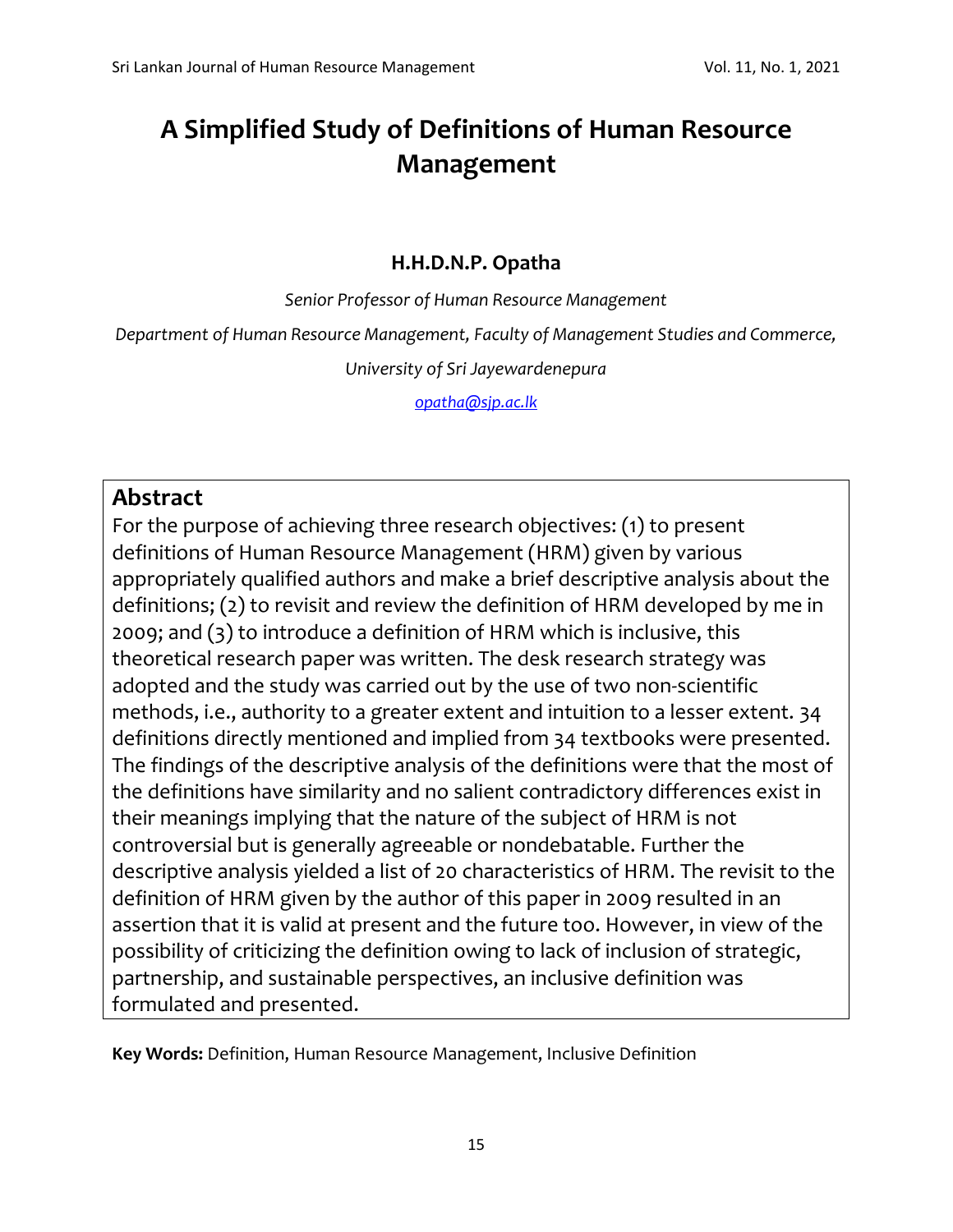## **Introduction**

An organization is a formal group of people with a common goal and the lifeblood of an organization is its employees who are right and therefore unique because they are animate, active and living; have the ability to think, feel and react; their value appreciates with the passage of time owing to new learning through education, training, and experience; they have the ability to influence on determining their costs such as pay, incentives, and benefits; they have the ability to organize as unions, teams etc.; their behaviour is complex and may be unpredictable; they have the ability of creativity and innovation, which cannot be found in any other resources; and most importantly they make decisions in respect of all other resources (Opatha, 2009). It is the HRM that deals with effective and efficient utilization of personnel through a set of functions (Opatha, 2015) and indeed it is about managing employees of an organization in order to achieve its objectives. HRM has been a well-recognized profession and a well-established academic discipline being interesting, exciting, and challenging (Opatha, 2019<sup>1</sup>). HRM is one of the most important functional fields of Organizational Management (Opatha, 2021). As a matter of fact, it is an essential course for any Business Administration, Management or Management-related Bachelor's Degree and Master's Degree as well (Opatha, 2019<sup>2</sup>). Indeed, it is a compulsory course in most of the Degrees of Doctor of Business Administration being offered by recognized universities in Sri Lanka and abroad. It is in fact that there are Bachelor's Degrees, Master's Degrees, and Doctoral Degrees specializing in HRM. Apart from Degrees there are professional programs in HRM. Consequently, at any time of consideration there are a considerable number of students, employees, and professionals studying HRM.

It is indispensable for the learner to secure a good and right knowledge of the introduction to HRM. Each academic or teacher in HRM is supposed to give an introduction to HRM to his or her students at the outset of teaching a course or a subject, and it needs to be right, adequate, and understandable. It has generally been accepted that a definition of HRM which is clear needs to be given by the teacher to the students to learn in the act of introducing. According to my observations of HRM teaching performed by academics and professionals, some utilize several definitions of HRM and others do not. Based on my understanding obtained by teaching HRM for 35 years to the students at Bachelor's, Master's, and Doctoral levels in various universities it is a best practice to give at least several definitions made by foreign authors, local authors, and professional institutes. Another best practice is to give an own definition with an adequate analysis to it in addition to a discussion of few definitions given by other experts, scholars, authors or institutes.

Definitions of HRM are very useful for the students as well as the teachers because of the basic reason that they give intentionally prepared statements with regard to the meaning of HRM. Two functions of a definition are (1) to signpost the logical/discourse structure of the subject/lecture, and (2) to help to maintain comprehension as the discourse progresses (Flowerdew, 1992). A major function of a definition is to clarify a term (Jaroongkhongdach, 2014). A definition of HRM makes the student or the learner clear and distinct about the meaning of the term *HRM* and also it is possible for the learner to get a sort of understanding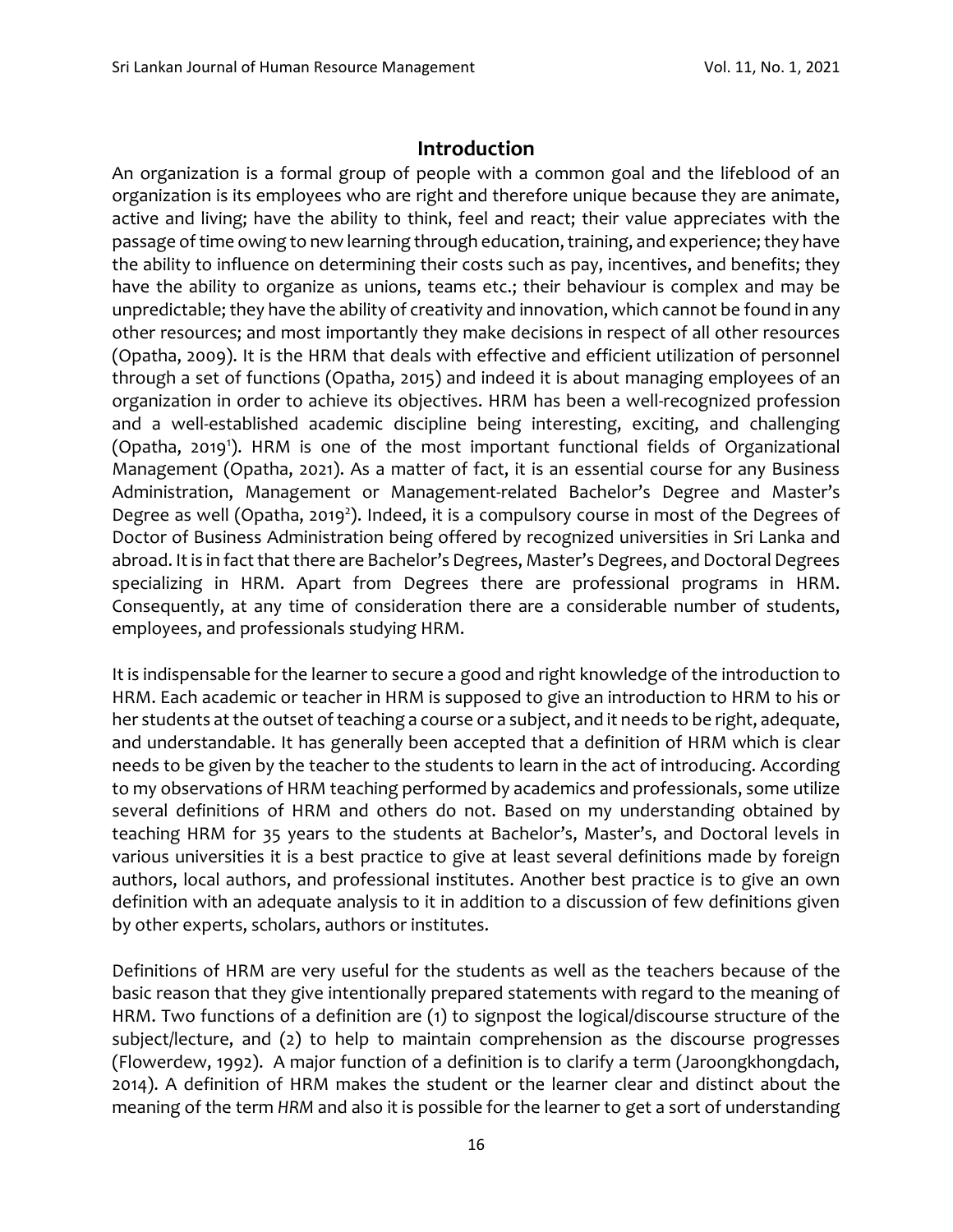with regard to the content and the purpose of HRM. An analysis of the definitions enables the learner to identify and list various characteristics and spheres of the subject of HRM. Further defining HRM is instrumental for developing a right attitude and motivation within the learner. The increased understanding of defining HRM in detail acquired by the lecturer will lead to increase his or her clarifying dimension of lecturing behaviour, which has a significant positive impact on student satisfaction of learning (Opatha, 2020). There is a theoretical gap in analyzing a set of definitions of HRM definitely in Asian context, perhaps globally. Further it is interesting and scholastically curious to engage in a study of defining HRM.

# **Objectives**

Three objectives were set for writing this theoretical research paper. The objectives are:

- 1. To present definitions of HRM given by various appropriately qualified authors and make a brief descriptive analysis about the definitions.
- 2. To revisit and review the definition of HRM developed by me in 2009.
- 3. To introduce a definition of HRM which is inclusive.

# **Method**

This research paper is conceptual and non-traditional. Indeed, this is a research study done by using two non-scientific methods such as authority mainly and intuition to a certain extent. Authority which is a non-scientific method of acquiring knowledge involves seeking answers from authority or experts on a specific subject (Davis and Cosenza, 1985; Nazario-Romero, 2016). The desk research strategy was used and for the purpose of achieving the first objective, a rigorous attempt was made to find the definitions given by highly and appropriately qualified authors in HRM. A descriptive approach was adopted rather than critical and prescriptive approaches. The textbooks on HRM, which were published in English Language and physically available to me, were utilized. Books which were perceived as scholar books were not considered for the study, and a book which was perceived as not a sufficient standard work for study of HRM not covering essential basics was not considered. As far as the textbooks on HRM were concerned there were generalized ones which focus on General HRM and specialized ones which focus on specialized branches of HRM such as International HRM, Strategic HRM, and Contemporary HRM, and specific functional fields of HRM such as Compensation Management and Human Resource Development. For this study, only the textbooks generalizing in HRM were used. It was observed that the concept of HRM has been defined by every appropriately qualified author or authors who wrote recognized textbooks. In order to achieve the second objective, my writing published in 2009 on defining HRM was used. Traditional and contemporary perspectives of HRM were utilized in order to achieve the third objective which leads to an original contribution through this paper to the existing body of knowledge of defining HRM. Exhibit 1 presents the textbooks used for this paper with information that includes author or authors, year of publication, country of publication, availability of direct definition or non-availability of direct definition.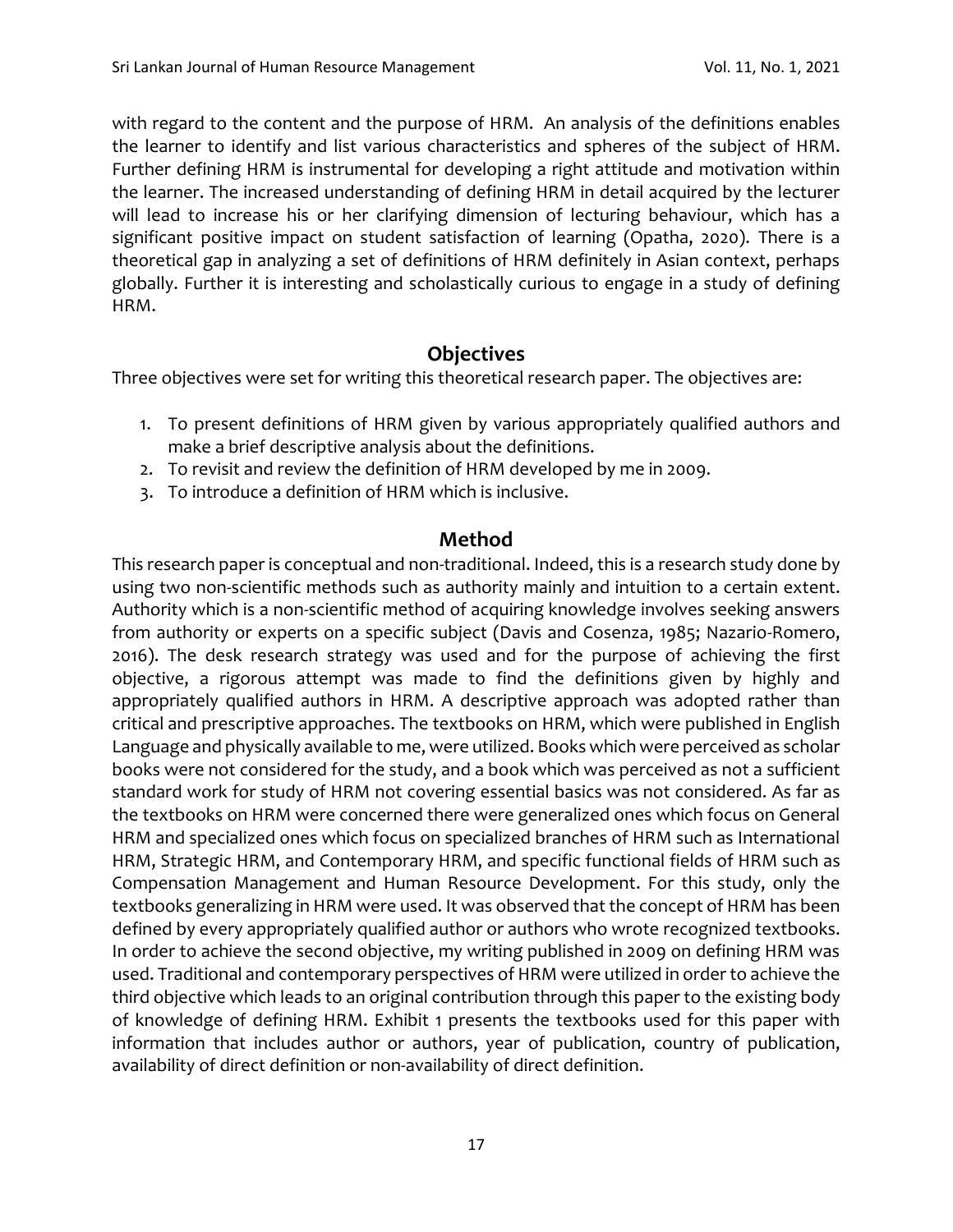|                         | EXHIDIL I. IIIIOHIIIAUOH ADOUL UIE TEXUDOONS USEU TOI THIS SUUDY |      |                                  |                                                |                                                        |
|-------------------------|------------------------------------------------------------------|------|----------------------------------|------------------------------------------------|--------------------------------------------------------|
| No.                     | Author/s                                                         | Year | Country of<br><b>Publication</b> | Availability<br>of Direct<br><b>Definition</b> | Non-<br>Availability<br>of Direct<br><b>Definition</b> |
| $\mathbf{1}$            | French                                                           | 1978 | <b>USA</b>                       | X                                              |                                                        |
| $\mathbf 2$             | Glueck                                                           | 1979 | <b>USA</b>                       | X                                              |                                                        |
| $\overline{\mathbf{3}}$ | Chruden and Sherman                                              | 1980 | <b>USA</b>                       |                                                | X                                                      |
| $\overline{4}$          | <b>Stone and Meltz</b>                                           | 1983 | Canada                           |                                                | X                                                      |
| 5                       | Beach                                                            | 1985 | <b>USA</b>                       |                                                | X                                                      |
| 6                       | Schuler and Youngblood                                           | 1986 | <b>USA</b>                       | X                                              |                                                        |
| $\overline{7}$          | Heneman III, Schwab, Fossum, and<br>Dyer                         | 1989 | <b>USA</b>                       | X                                              |                                                        |
| 8                       | <b>Graham and Bennett</b>                                        | 1992 | <b>UK</b>                        | X                                              |                                                        |
| 9                       | <b>Bernardin and Russell</b>                                     | 1993 | <b>USA</b>                       | $\mathsf{X}% _{0}$                             |                                                        |
| $10$                    | <b>Bratton and Gold</b>                                          | 1994 | UK                               | X                                              |                                                        |
| 11                      | Singh, Chhabra, and Taneja                                       | 1995 | India                            |                                                | X                                                      |
| 12                      | Mamoria                                                          | 1996 | India                            |                                                | X                                                      |
| 13                      | Werther and Davis                                                | 1996 | <b>USA</b>                       | $\boldsymbol{\mathsf{X}}$                      |                                                        |
| 14                      | Harris                                                           | 1997 | <b>USA</b>                       | X                                              |                                                        |
| 15                      | Mondy, Noe, and Premeaux                                         | 1999 | <b>USA</b>                       | X                                              |                                                        |
| 16                      | Pattanayak                                                       | 2003 | India                            |                                                | X                                                      |
| 17                      | Kleiman                                                          | 2004 | <b>USA</b>                       | X                                              |                                                        |
| 18                      | Fisher, Schoenfeldt, and Shaw                                    | 2006 | <b>USA</b>                       | X                                              |                                                        |
| 19                      | Beardwell and Claydon                                            | 2007 | UK                               |                                                | X                                                      |
| 20                      | Noe, Hollenbeck, Gerhart, and<br>Wright                          | 2007 | <b>USA</b>                       | X                                              |                                                        |
| 21                      | Byars and Rue                                                    | 2008 | <b>USA</b>                       | X                                              |                                                        |
| 22                      | DeNisi and Griffin                                               | 2008 | <b>USA</b>                       | $\mathsf{X}$                                   |                                                        |
| 23                      | Opatha                                                           | 2009 | Sri Lanka                        | $\mathsf X$                                    |                                                        |
| 24                      | Cascio                                                           | 2010 | <b>USA</b>                       | $\mathsf{X}$                                   |                                                        |
| 25                      | Gomez-Mejia, Balkin, and Cardy                                   | 2010 | <b>USA</b>                       |                                                | X                                                      |
| 26                      | Ivancevich                                                       | 2010 | <b>USA</b>                       | X                                              |                                                        |
| 27                      | Mathis and Jackson                                               | 2010 | <b>USA</b>                       | X                                              |                                                        |
| 28                      | Torrington, Hall, Taylor, and<br>Atkinson                        | 2011 | UK                               | X                                              |                                                        |
| 29                      | Schwind, Das, Wagar, Fassina, and<br>Bulmash                     | 2013 | Canada                           | X                                              |                                                        |
| 30                      | Armstrong and Taylor                                             | 2014 | UK                               | X                                              |                                                        |
| 31                      | <b>Stewart and Brown</b>                                         | 2014 | <b>USA</b>                       | X                                              |                                                        |
| 32                      | <b>Bohlander and Snell</b>                                       | 2017 | <b>USA</b>                       | X                                              |                                                        |

**Exhibit 1. Information about the Textbooks used for this Study**

33 Aswathappa 2017 India X<br>34 Dessler 2017 USA X

34 Dessler 2017 USA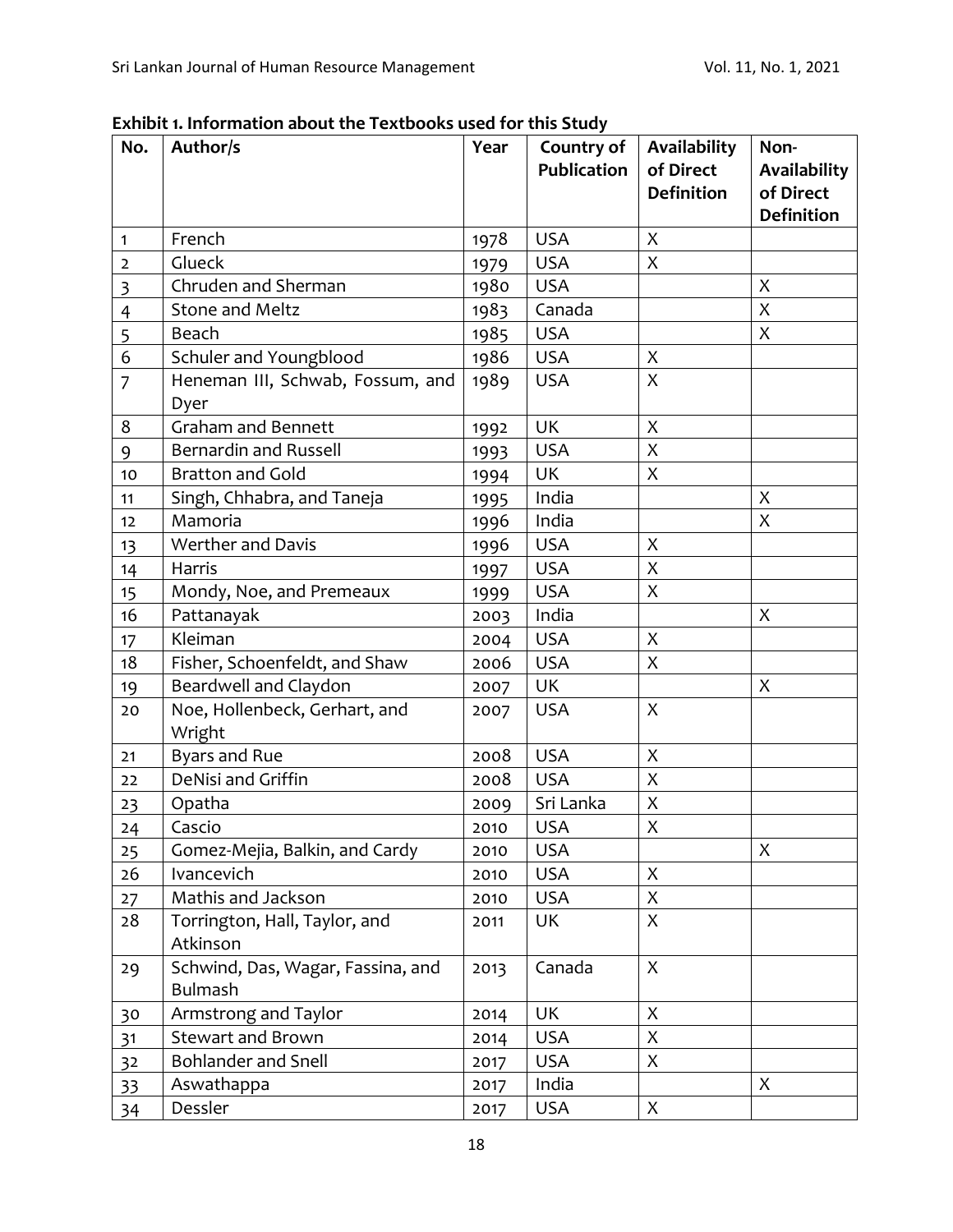# **Definitions of HRM**

It was observed that the concept of HRM has been defined by every appropriately qualified author or authors who wrote recognized textbooks. First, I will introduce the source, and then present the definition. It should be specifically mentioned here that I have no intention of doing a critical examination of the definitions. By giving due respect to all the authors, only the descriptive approach was applied (neither critical nor prescriptive).

The first textbook I utilized for this study is the one titled *The Personnel Management Process* written by French (1978), a US Professor, who defined HRM (then, used term is Personnel Management) as the recruitment, selection, development, utilization of, and accommodation to human resources by organizations. According to him, the human resources of an organization consist of all individuals who are engaged in organizational activities regardless of their roles. At the time of giving the definition, then term was Personnel Management, not HRM. The definition's content includes three HRM functions, i.e., recruitment, selection, and development, then utilization of employees and accommodation to employees. "Accommodating to human resources" implies (from the Preface given by French who had not directly interpreted it in defining) that a human imperative in a modern organization exists and it is to enhance the quality of organizational life in a psychological and sociological sense.

Glueck (1979), who was a classic authority and a USA Professor in Personnel/HRM, defines in his textbook titled *Foundations of Personnel* that Personnel is that function of all enterprises which provides for effective utilization of human resources to achieve both objectives of the enterprise and the satisfaction and development of the employees. According to the definition, HRM exists in all enterprises and it involves effective utilization of employees to achieve the enterprise's objectives and the employees' satisfaction and development. Thus, HRM is for both the organization and its employees.

Chruden and Sherman (1980) wrote a textbook titled *Personnel Management* and it does not give a particular definition of Personnel Management. However, the title of the textbook contains a subtitle, i.e., The Utilization of Human Resources. It indicates that HRM is the utilization of human resources.

Stone and Meltz (1983) in their textbook titled *Personnel Management in Canada* do not give a particular definition of Personnel Management. However, they write that the role of personnel management is to aid the company in using its human resources to accomplish its goals. Hence, it implies that HRM involves the services or assistance given to the company in using its human resources to fulfil its goals. Also, they call labour or industrial relations for personnel management in a unionized organization. In the Canadian context, then HRM of an organization which was unionized was called labour and industrial relations.

The fifth textbook utilized for this study is a textbook titled *Personnel* written by Beach and was published in 1985. He has not given a particular definition of Personnel. However, the title of his textbook has a subtitle, i.e., The Management of People at Work implying that HRM is the management of people at work. He prefaces that the management of people is an integral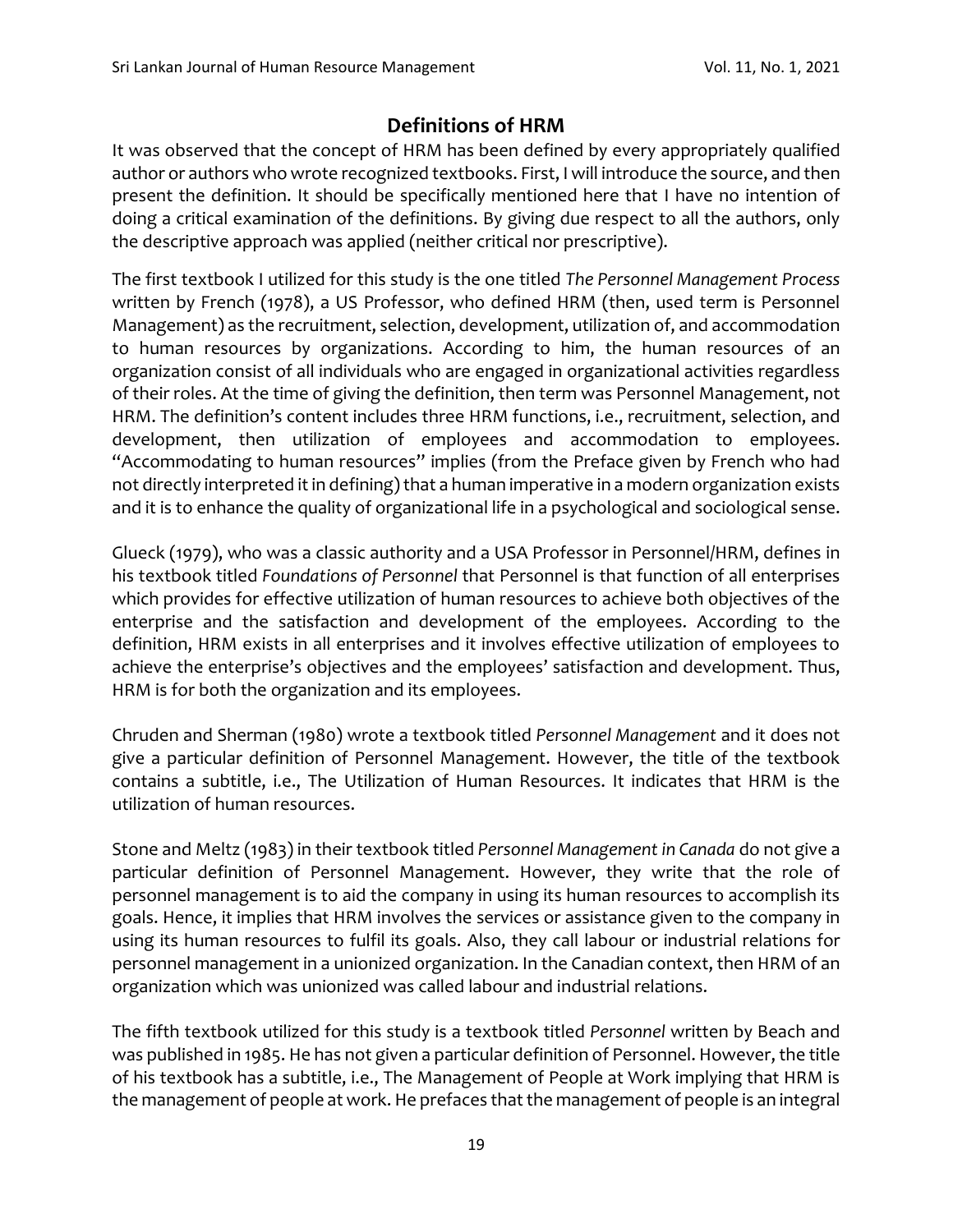part of the process of management and it is really the heart of management. Thus, the heart of management is HRM stressing that HRM is a priority field of Business Management.

Schuler and Youngblood wrote a textbook that has the title *Effective Personnel Management* which was published in 1986. They define effective personnel management as the recognition of the importance of a company's work force as vital human resources and the utilization of several functions and activities to ensure that they are used effectively and legally for the benefit of the individual, the organization, and society. This definition is a comprehensive definition that includes characteristics such as (1) the importance of a company's work force is recognized; (2) several functions and activities are utilized; and (3) the functions and activities are to be used in the way that is both effective and legal for the benefit of the employee, the organization, and society. They used both terms, i.e., functions and activities which include planning for human resource needs, staffing the personnel needs of the organization, appraising employee behavior, compensating employee behavior, training and career management, improving the work environment, and establishing and maintaining effective work relationships.

The seventh textbook used for this study is a textbook published in 1989 and was written by four authors namely Heneman 111, Schwab, Fossum, and Dyer. The title of the textbook was *Personnel/Human Resource Management* in which HRM has been defined as a set of functions or activities that are designed to influence the effectiveness of an organization's employees. According to them HRM aims at influencing the effectiveness of employees in the organization. As per the definition, a set of functions or activities exist in an organization and they are aimed at influencing the effectiveness of employees of the organization. Attraction, performance, retention, attendance, satisfaction, and other are considered as personnel/human resource outcomes and they are achieved by personnel/human resource activities.

Graham and Bennett (1992) who are UK authors wrote a textbook titled *Human Resource Management*. In the textbook (seventh edition) there are two parts, part 1 for Industrial Psychology and part 2 for Personnel Management. They define Personnel Management as that part of management which deals with people at work as regards: (a) utilization, (b) motivation, and (c) protection. According to the definition, *Utilization* includes recruitment, selection, transfer, promotion, separation, appraisal, training and development; *Motivation* includes job design, remuneration, fringe benefits, consultation, participation, negotiation and justice; and *Protection* includes working conditions, welfare services, safety, and implementing appropriate legislation. This definition emphasizes the psychological basis of HRM.

Bernadin and Russell (1993) developed a textbook titled *Human Resource Management: An Experiential Approach* in which it has been written that the human resources of an organization consist of all people who perform its activities, and all decisions which affect the workforce concern the organization's HRM function. Accordingly, HRM involves making decisions with regard to the organization's workforce. It is implied that the decisions which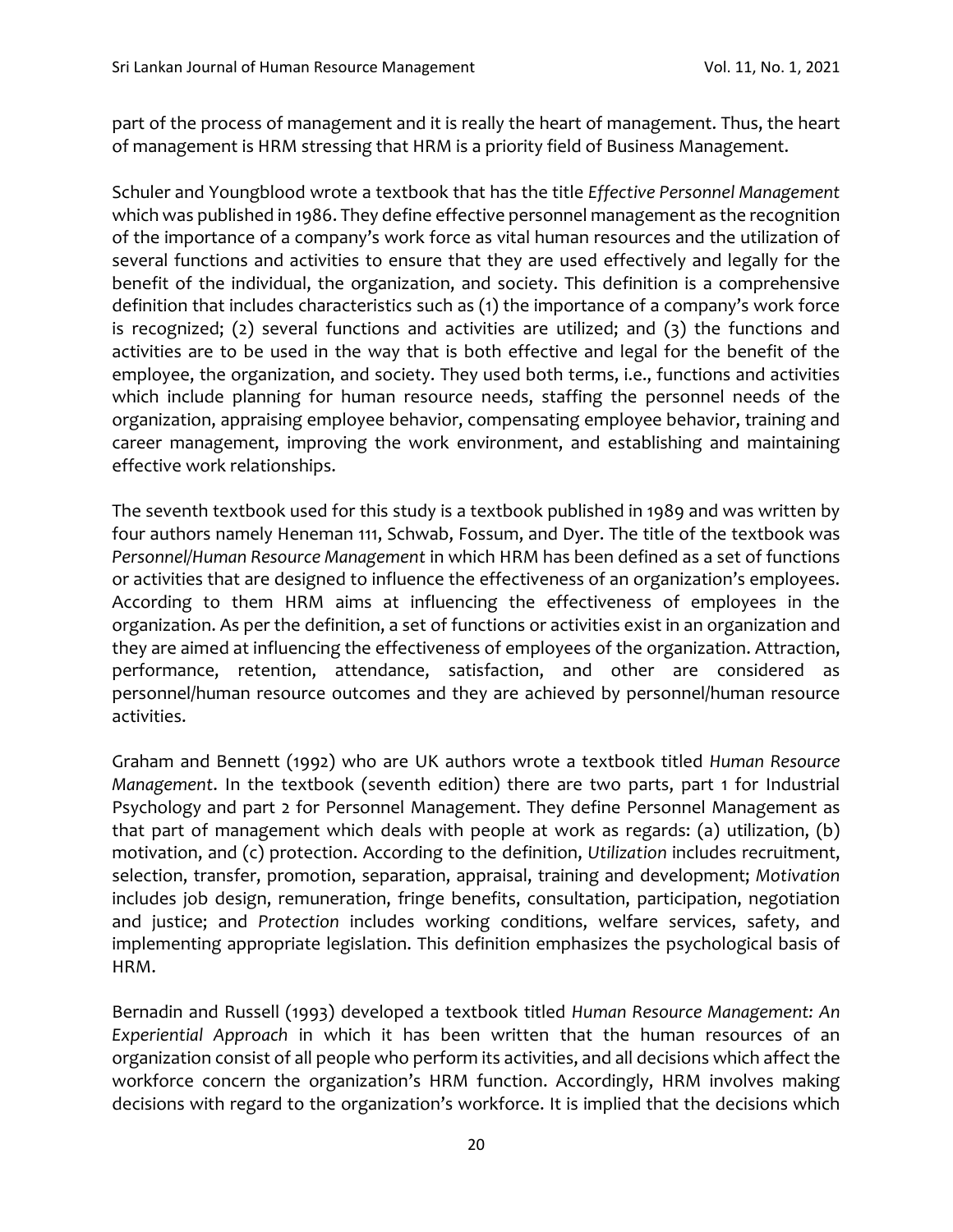affect the workforce need to be implemented in order to experience the meeting of specific organizational business needs.

Bratton and Gold (1994) are two UK authors and they developed a textbook with the title *Human Resource Management: Theory and Practice*. They write that although the notion of HRM has been subject to considerable debate, no accepted definition of HRM is available. Also, they emphasize that a definition of the subject matter of HRM is needed in order to analyse and understand HRM policies and practices. They define HRM as: That part of the management process that specializes in the management of people in work organizations. According to them, HRM has an emphasis on that, employees are the primary resource for gaining sustainable competitive advantage, that human resource activities need to be integrated with the corporate strategy, and that human resource specialists help organizational controllers to meet both efficiency and equity objectives. The defining given by Bratton and Gold indicates that HRM is strategically oriented.

Singh, Chhabra, and Taneja (1995) are Indian authors who wrote a textbook titled *Personnel Management and Industrial Relations*. They did not give a particular definition of HRM. They present several definitions given by other authors. However, their writing indicates that HRM or Personnel Management is an established part of management which is concerned with the human resources of an organization and its objective is the maintenance of better human relations in the organization by the development, application and evaluation of policies, procedures and programmes relating to human resources to optimize their contribution towards the realization of organization objectives. Thus, HRM involves developing, applying, and evaluating human resources policies, procedures, and programmes to maintain better human relations in the organization.

Mamoria (1996) is an Indian Professor who wrote a comprehensive textbook the title of which is *Personnel Management*. He presented various definitions of Personnel Management and did not present a definition which is his own. However, he gave a detailed account of various definitions. On the basis of the various definitions two characteristics were presented by him and they are (1) Personnel Management is concerned with managing people at work; and (2) It is concerned with employees, both as individuals and groups.

Werther and Davis (1996) wrote a classic textbook (their first edition in 1981) titled *Human Resources and Personnel Management*. Their definition is: the study of how employers obtain, develop, utilize, evaluate, maintain, and retain the right numbers and types of workers. They have used the term workers for human resources which were defined by them as the people who are ready, willing, and able to contribute to organizational goals. According to Werther and Davis's definition of HRM, HRM is a discipline that studies how employees are obtained, developed, utilized, evaluated, maintained, and retained by the employers.

Harris (1997) wrote a textbook that carries *Human Resource Management: A Practical Approach*  as the title. He defines HRM as the programs, policies, and practices for managing an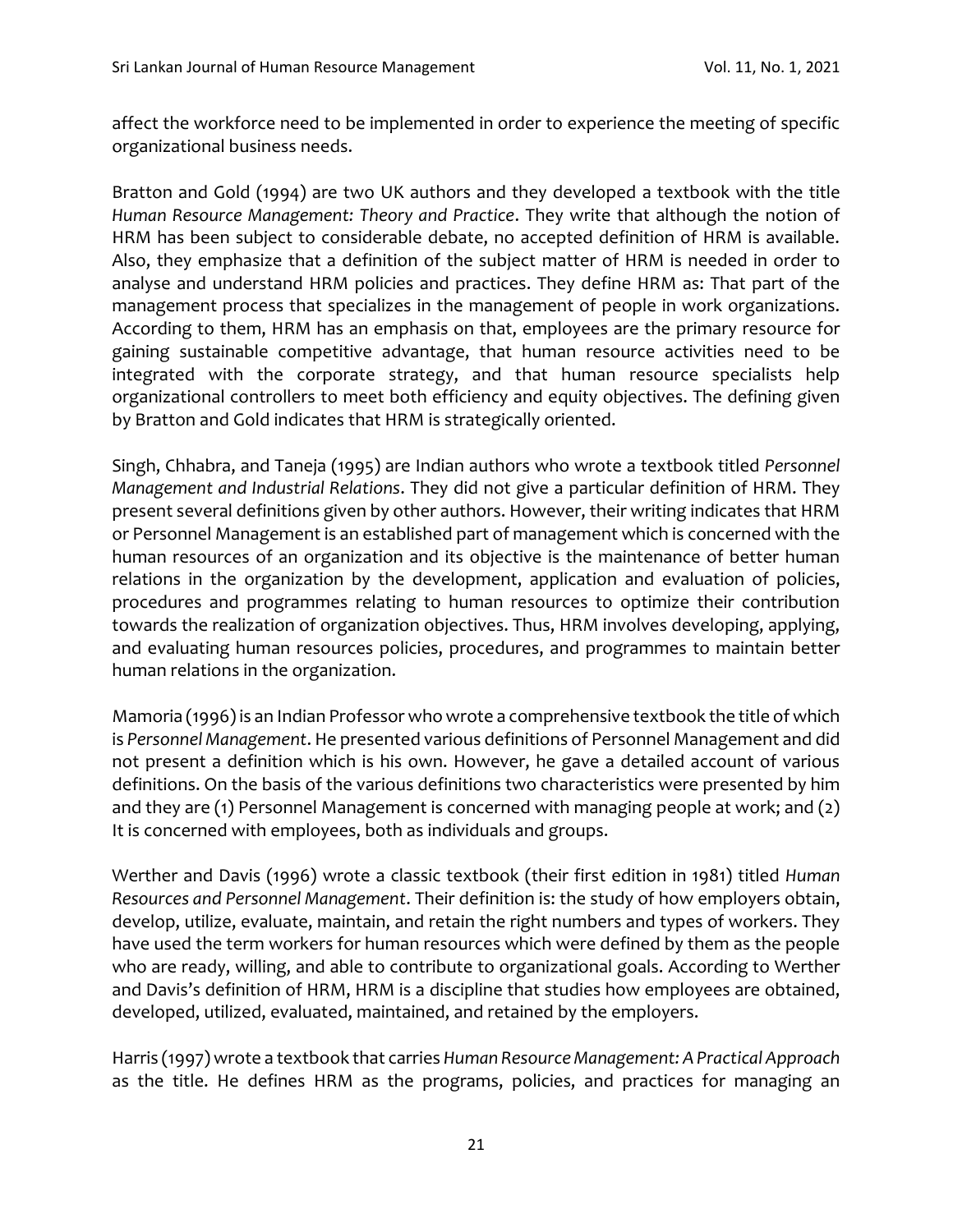organization's workforce. According to the definition, HRM has programs, policies, and practices which are used to manage the workforce of an organization.

A textbook that has the title *Human Resource Management* was written by three USA authors, namely Mondy, Noe, and Premeaux (1999). The relevant definition given by them for HRM is: the utilization of human resources to achieve organizational objectives. This definition is a simple one and according to them, HRM is a dynamic discipline.

Pattanayak (2003) is an Indian Professor and his textbook has the title *Human Resource Management* in which several definitions of HRM made by foreign authors have been given. His writing does not present a direct definition of HRM given by him but it implies that HRM encompasses those activities designed to provide, motivate and coordinate the human resources of an organization. According to him, human resources represent the largest investment of an organization.

Kleiman (2004) defines HRM as the organizational function that consists of practices that help the organization deal effectively with its people during the various phases of the employment cycle. His textbook has the title *Human Resource Management: A Managerial Tool for Competitive Advantage*. The title shows directly that HRM is a managerial tool for competitive advantage. According to Kleiman, the employment cycle has three phases such as preselection, selection, and postselection. In his view of HRM selection is considered an essential practice of HRM and based on it the employment cycle was developed.

The textbook written by Fisher, Schoenfeldt, and Shaw (2006) carries the title *Human Resource Management*. According to them HRM involves all management decisions and practices that directly affect or influence the people, or human resources, who work for the organization. Thus, there are management decisions and practices under HRM influencing employees of the organization.

Beardwell and Claydon (2007) presented definitions of HRM in their book titled *Human Resource Management: A Contemporary Approach*. They do not give their own definition but they summarize that there is no universally agreed definition of HRM and definitions can refer to people management activities in the broadest sense or in the specific meanings of highcommitment management or a strategic approach to people management. It indicates that HRM refers to the management of people.

Noe, Hollenbeck, Gerhart, and Wright (2007) discussed the definition of HRM under introduction in their book titled *Human Resource Management.* Their definition of HRM is that HRM refers to the policies, practices, and systems that influence employees' behavior, attitudes, and performance. Thus, HRM has policies, practices, and systems they have an influence on behavior, attitudes, and performance of employees. Behavior, attitudes, and performance of employees seem to be the ends in their definition and policies, practices, and systems are means to get the ends or ways. In their  $8<sup>th</sup>$  edition of the book the same definition remains implying that it is a confirmed definition by the same authors.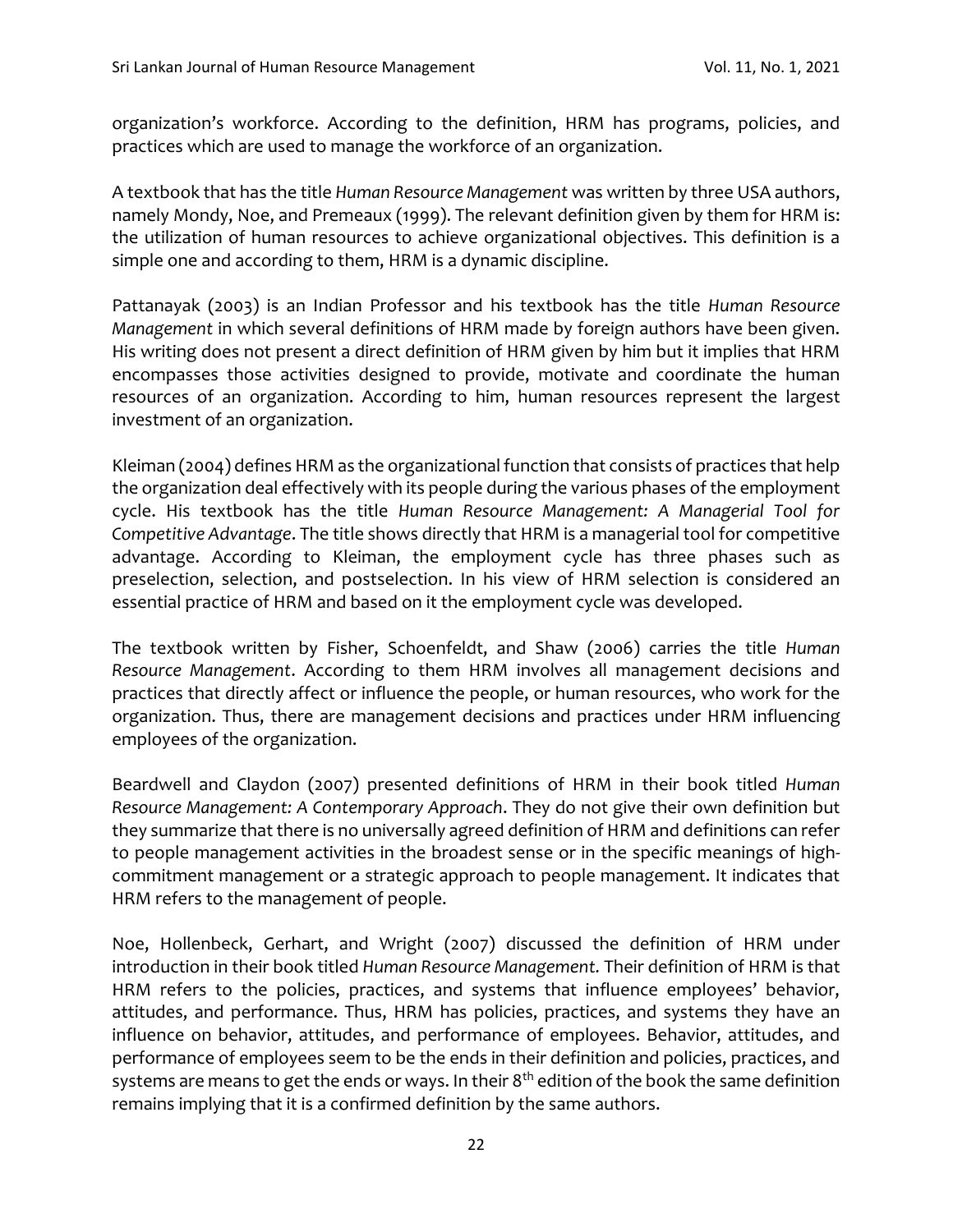Byars and Rue (2008) in their textbook titled *Human Resource Management* define HRM as activities designed to provide for and coordinate the human resources of an organization. According to the both authors human resources of an organization represent one of its largest investments, and HRM includes activities done for the purposes of providing HR and coordinating HR.

DeNisi and Griffin (2008) in their textbook with the title *Human Resource Management* present a definition of HRM. According to the both authors, HRM refers to the comprehensive set of managerial activities and tasks concerned with developing and maintaining a qualified workforce-human resources-in ways that contribute to organizational effectiveness. It presents that there is a comprehensive set of activities which lead to develop and maintain a qualified workforce in the way that contributes to organizational effectiveness.

Opatha (2009), the author of this paper gives a definition of HRM: "HRM is the efficient and effective utilization of human resources to achieve goals of an organization." In his analysis of the definition given in the textbook titled *Human Resource Management: Personnel*, it is mentioned that an organization is an economic and social entity composed of a group of people who interact with each other for the purpose of achieving a common goal; goals are desired targets to be achieved in future (increasing net assets of owners, enhancing employee development and satisfaction, maximizing customer satisfaction, achieving cooperate growth etc.); human resources are employees who work for the considered organization; efficient utilization is optimum use of employees by eradicating (or minimizing) wastage; and effective utilization is use of HR for organizational effectiveness, which is the extent to which goals of the organization have been realized. Though this definition is simple, it is a general definition that can be used for managing people at work. It has been confirmed and reconfirmed by subsequent writings in different studies of the author.

Cascio (2010) wrote a textbook titled *Managing Human Resources* and he does not give a particular definition of HRM though his writing is comprehensive. He gives a definition with regard to HRM system in the Glossary: an overall approach to management, comprising staffing, retention, development, adjustment, and managing change. This definition focuses on HRM activities or areas. His summary of the first Chapter indicates that HRM is the management of people.

Gomez-Mejia, Balkin, and Cardy (2010) in their textbook titled *Managing Human Resources* does not present a definition of HRM though they give a definition of HR (this has been given in the first section). One of their previous editions of the same  $(4<sup>th</sup>, 2006)$  too does not present a definition of HRM. However, it indicates that HRM is managing HR.

Ivancevich (2010) in the book titled *Human Resource Management* defines HRM as the effective management of people at work. Further he defines that HRM is the function performed in organizations that facilitates the most effective use of people (employees) to achieve organizational and individual goals. According to this definition, HRM is a function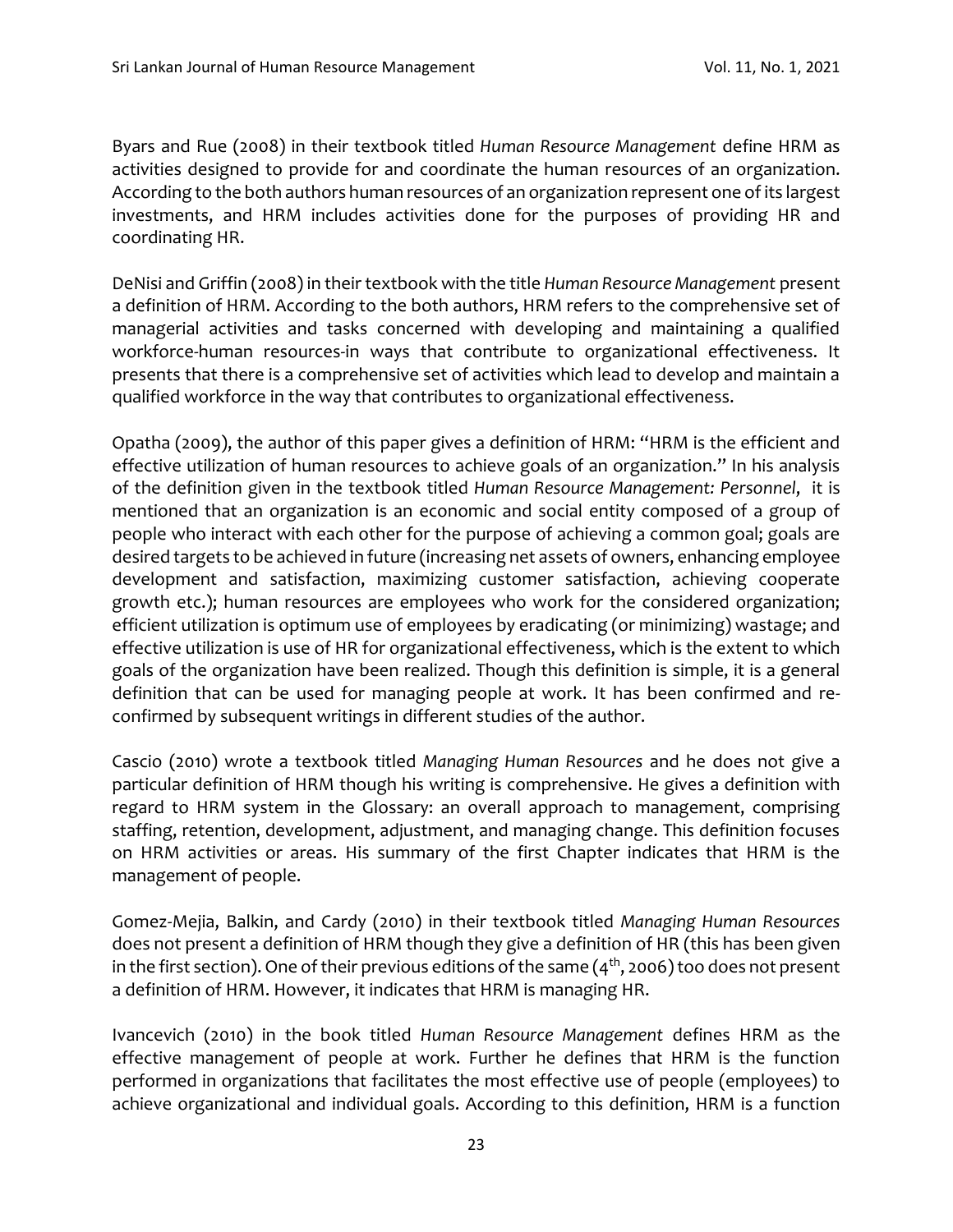that is performed in the organization and it facilitates the most effective use of employees. The use of employees is done in order to achieve organizational goals as well as individual goals.

Mathis and Jackson (2011) in their textbook titled *Human Resource Management* presents a definition of HRM that is: HRM is designing management systems to ensure that human talent is used effectively and efficiently to accomplish organizational goals. In the definition management systems mean HRM systems with regard to HR functions. This definition stresses that human talent is to be used in the way that is effective and in the way that is efficient. Also, here the word *human talent* means valuable employees.

Torrington, Hall, Taylor, and Atkinson (2011) are British academics who wrote a comprehensive textbook on HRM with the title *Human Resource Management*. They summarize that HRM is fundamental to all management activity and it is possible to identify two distinct definitions of the term 'human resource management', i.e., the first describes a body of management activities, and second signifies a particular approach to carrying out those activities. Though there is no direct mentioning about what management activities include exactly. However, it is possible to mention here that they should be general HRM functions or activities.

Schwind, Das, Wagar, Fassina, and Bulmash (2013), who are Canadian authors, present a distinct definition of HRM in their book titled *Canadian Human Resource Management*. The definition is: the leadership and management of people within an organization using systems, methods, processes, and procedures that enable employees to achieve their own goals that in turn enhance the employee's positive contribution to the organization and its goals. Further they stress that HRM is not an end in itself; it is a means of helping the organization to archive its primary organizational objectives. According to them, ignoring employee goals in the system may result in declining worker performance and their leaving the organization. Here employee goals have been defined by them as goals to assist employees to achieve personal goals that will enhance their contribution to the organization.

Armstrong and Taylor (2014) being British authors wrote a very comprehensive textbook title of which is *Amstrong's Handbook of Human Resource Management* and according to its 13th edition, HRM is concerned with all aspects of how people are employed and managed in organizations; and it can be defined as a strategic, integrated, and coherent approach to the employment, development and well-being of the people working in organizations. Thus, HRM includes all aspects of employing people and managing them in organizations.

Stewart and Brown (2014) wrote a special textbook that carries the title as *Human Resource Management: Linking Strategy to Practice*. Their first edition of the book was published in 2009. They give a definition of HRM, i.e., the field of study and practice that focuses on people in organizations. According to them, HRM is a felid of study as well as a practice. HRM focuses on people who are in the organizations.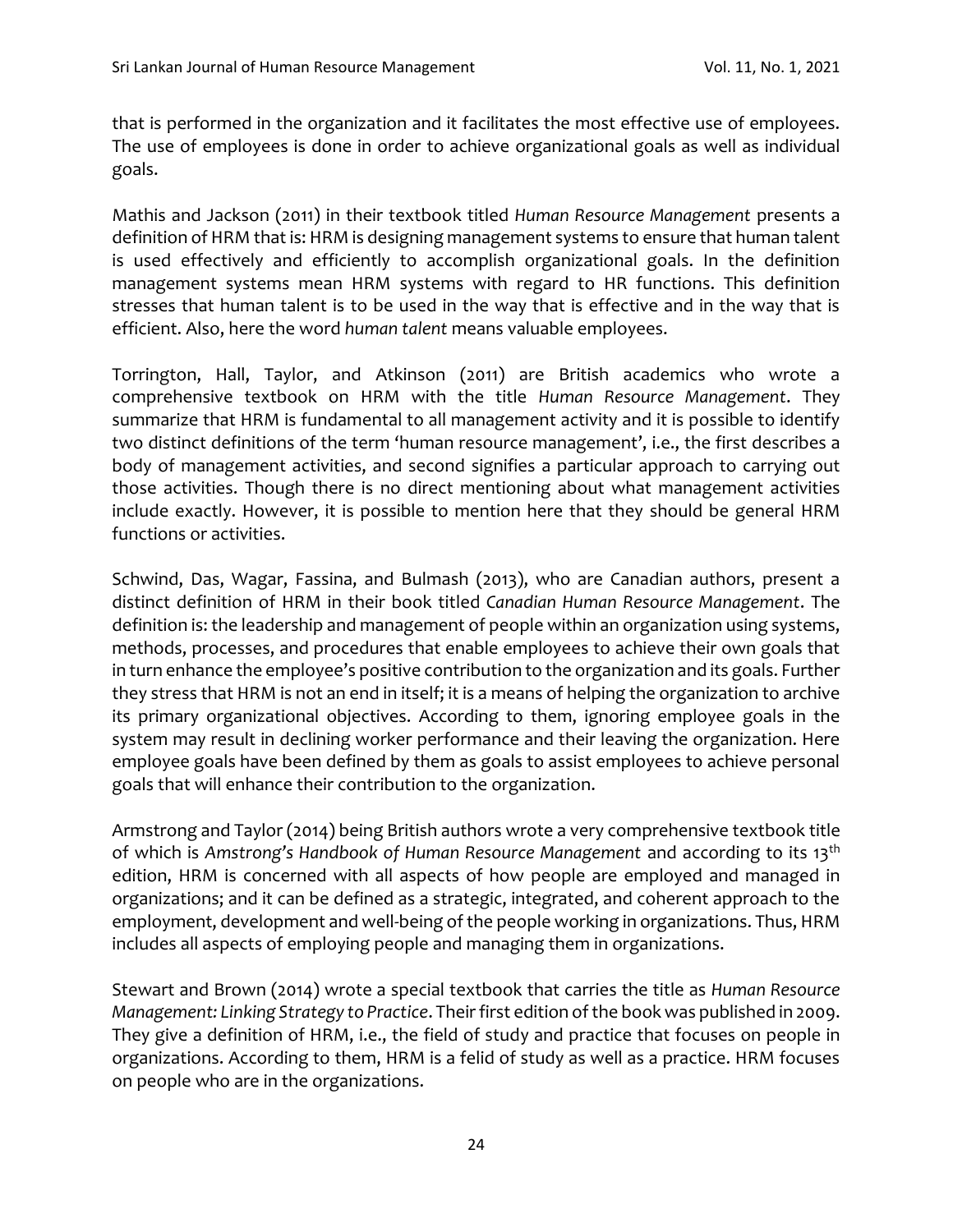Bohlander and Snell (2017) in their textbook titled *Principles of Human Resource Management* define HRM as the process of managing human talent to achieve an organization's objectives. They further write that successful organizations are particularly adept at bringing together different kinds of people to achieve a common purpose and this is the essence of HRM. Thus, HRM brings together different employees to achieve a common purpose which is the purpose of the organization being considered.

Aswathappa (2017), who is an Indian academic, defines that simply HRM refers to the application of management principles to management of people in an organization. Further, in the summary of the first Chapter of his book titled *Human Resource Management*, HRM is a management function that helps managers plan, recruit, select, train, develop, remunerate and maintain members for an organization. Here members mean employees of a particular organization.

Dessler (2017) in his fifteenth edition of the textbook titled *Human Resource Management* gave a definition of HRM. The definition is: the process of acquiring, training, appraising, and compensating employees, and of attending to their labor relations, health and safety, and fairness concern. Further HRM has people or personnel aspects of management. Indian version of his book with Varkkey (2018) presents the same definition of HRM.

A careful examination of the definitions mentioned above reveals that most of the definitions have similarity. Indeed, there are no considerable differences in the meanings of the definitions given by many authors. Basically, HRM is the application of certain activities or functions for managing employees in an organization to achieve its goals.

Refer to Exhibit 2. It presents characteristics derived from the definitions studied. In this context a characteristic refers to a feature that is belonging typically to the definition.

| No.           | Author/s               | Characteristic/s                                        |
|---------------|------------------------|---------------------------------------------------------|
|               | French                 | Accommodating to human resources (a human               |
|               |                        | imperative in a modern organization exists and it is to |
|               |                        | enhance the quality of organizational life in a         |
|               |                        | psychological and sociological sense).                  |
| $\mathcal{L}$ | Glueck                 | HRM exists in all enterprises and it involves effective |
|               |                        | utilization of employees to achieve the enterprise's    |
|               |                        | objectives and the employees' satisfaction and          |
|               |                        | development.                                            |
| $\mathbf{z}$  | Chruden and Sherman    | The utilization of human resources (from the title of   |
|               |                        | the textbook).                                          |
| 4             | <b>Stone and Meltz</b> | The services or assistance given to the company in      |
|               |                        | using its human resources to fulfil its goals.          |

**Exhibit 2. Characteristics derived from the Definitions**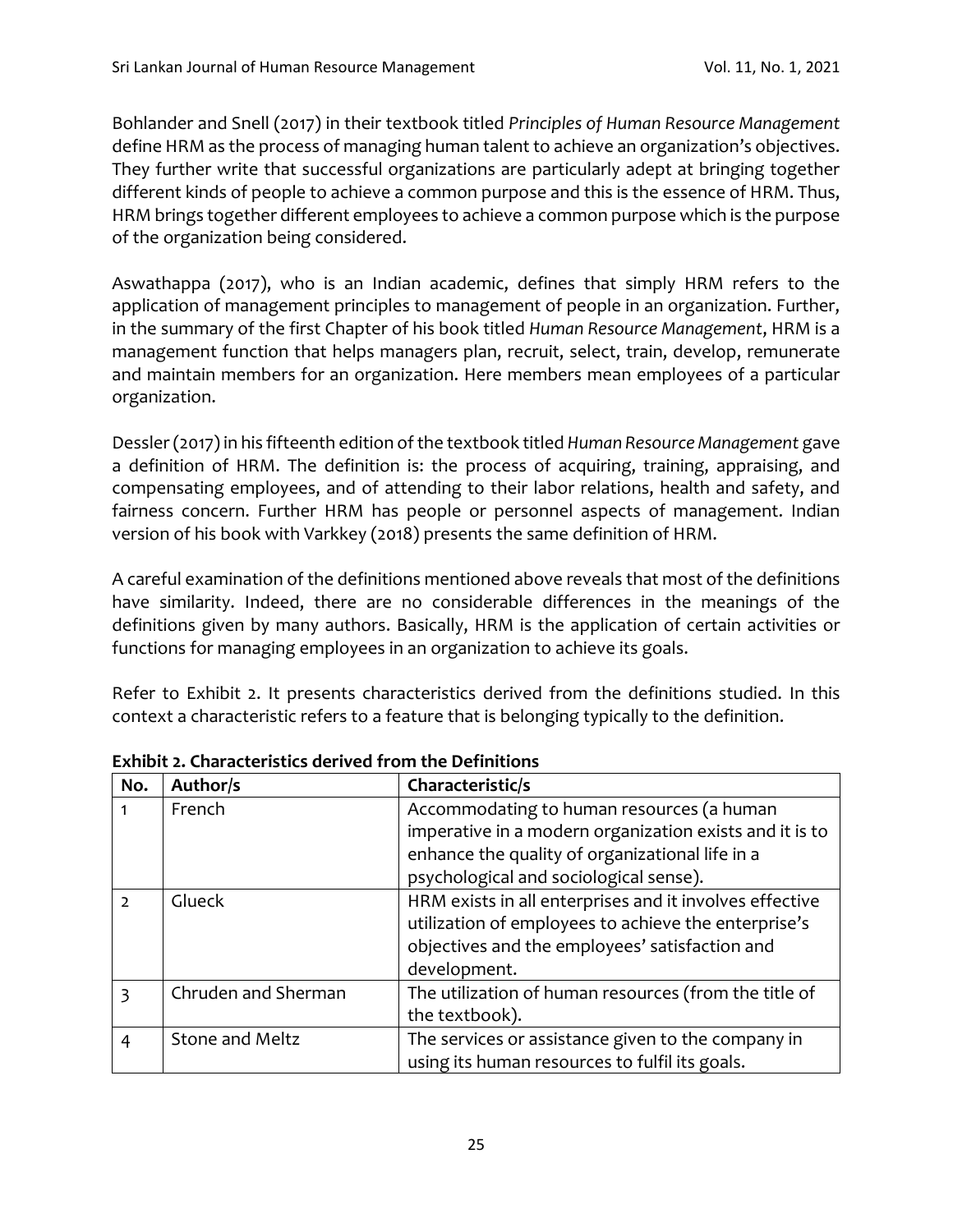| 5              | Beach                                    | The management of people at work (from the title of<br>the textbook).                                                                                                                                                                                                                     |
|----------------|------------------------------------------|-------------------------------------------------------------------------------------------------------------------------------------------------------------------------------------------------------------------------------------------------------------------------------------------|
| 6              | Schuler and Youngblood                   | (1) the importance of a company's work force is<br>recognized; (2) several functions and activities are<br>utilized; (3) the functions and activities are to be used<br>in the way that is both effective and legal for the<br>benefit of the employee, the organization, and<br>society. |
| $\overline{7}$ | Heneman III, Schwab,<br>Fossum, and Dyer | A set of functions or activities exist in an organization<br>and they are aimed at influencing the effectiveness of                                                                                                                                                                       |
|                |                                          | employees of the organization.                                                                                                                                                                                                                                                            |
| 8              | <b>Graham and Bennett</b>                | It emphasizes the psychological basis of HRM.                                                                                                                                                                                                                                             |
| 9              | <b>Bernardin and Russell</b>             | Making decisions with regard to the organization's<br>workforce in order to experience the meeting of<br>specific organizational business needs.                                                                                                                                          |
| 10             | <b>Bratton and Gold</b>                  | HRM is strategically oriented.                                                                                                                                                                                                                                                            |
| 11             | Singh, Chhabra, and Taneja               | An established part of management which is<br>concerned with the human resources of an<br>organization.                                                                                                                                                                                   |
| 12             | Mamoria                                  | It is concerned with employees, both as individuals<br>and groups.                                                                                                                                                                                                                        |
| 13             | Werther and Davis                        | A discipline that studies how employees are obtained,<br>developed, utilized, evaluated, maintained, and<br>retained by the employers.                                                                                                                                                    |
| 14             | Harris                                   | HRM has programs, policies, and practices which are<br>used to manage the workforce of an organization.                                                                                                                                                                                   |
| 15             | Mondy, Noe, and Premeaux                 | HRM is a dynamic discipline.                                                                                                                                                                                                                                                              |
| 16             | Pattanayak                               | It implies that HRM encompasses those activities<br>designed to provide, motivate and coordinate the<br>human resources of an organization.                                                                                                                                               |
| 17             | Kleiman                                  | HRM is a managerial tool for competitive advantage.<br>It exists an employment cycle that has three phases<br>such as preselection, selection, and postselection.                                                                                                                         |
| 18             | Fisher, Schoenfeldt, and<br>Shaw         | Management decisions and practices influencing<br>employees of the organization.                                                                                                                                                                                                          |
| 19             | Beardwell and Claydon                    | People management activities and strategic<br>approach.                                                                                                                                                                                                                                   |
| $20\,$         | Noe, Hollenbeck, Gerhart,<br>and Wright  | Policies, practices, and systems (means) influencing<br>on behavior, attitudes, and performance of<br>employees (the ends).                                                                                                                                                               |
| 21             | Byars and Rue                            | Activities done for the purposes of providing HR and<br>coordinating HR.                                                                                                                                                                                                                  |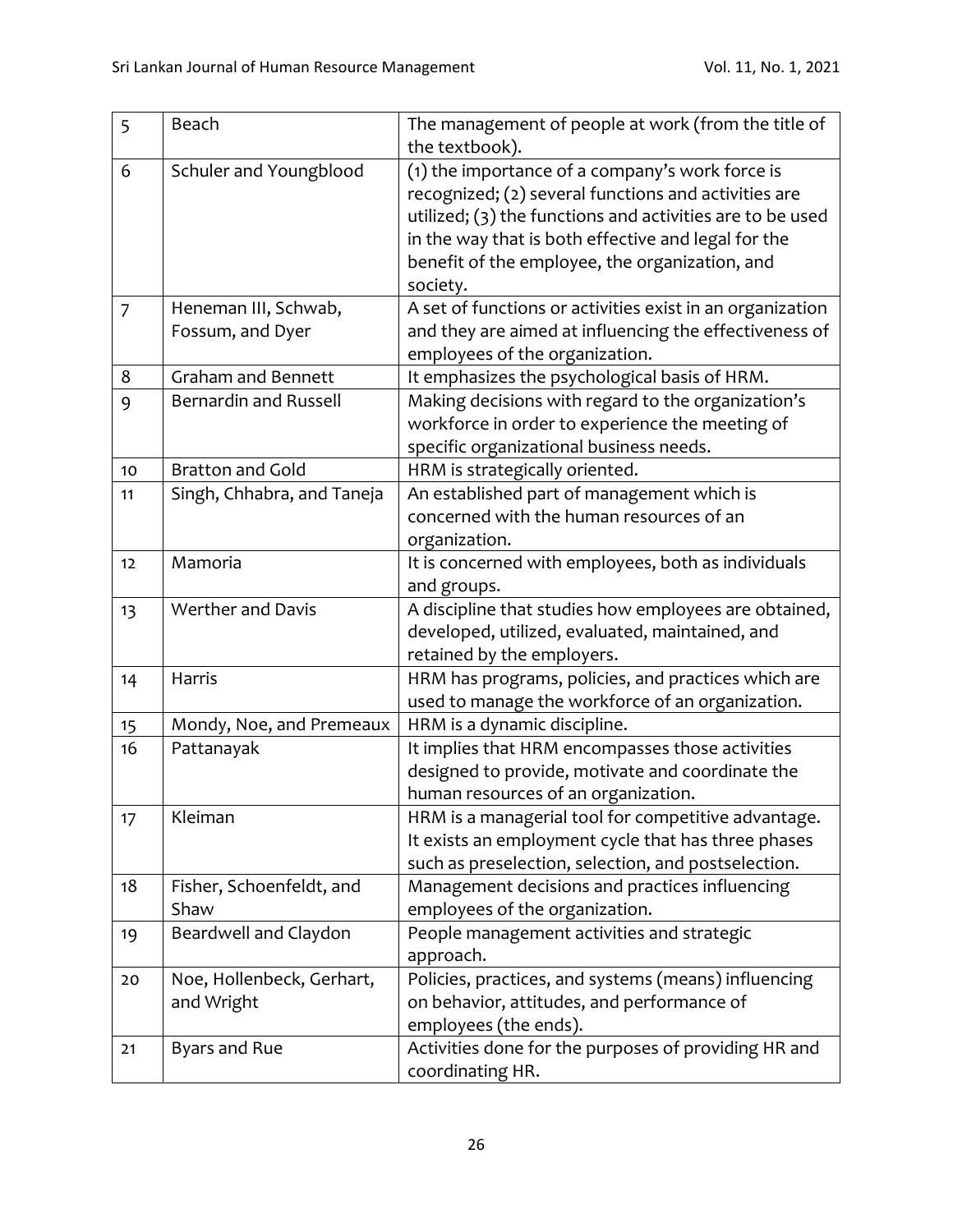| 22 | <b>DeNisi and Griffin</b>     | A comprehensive set of activities which lead to        |
|----|-------------------------------|--------------------------------------------------------|
|    |                               | develop and maintain a qualified workforce in ways     |
|    |                               | that contribute to organizational effectiveness.       |
| 23 | Opatha                        | Human resources are unique and their efficient and     |
|    |                               | effective utilization to achieve goals of an           |
|    |                               | organization.                                          |
| 24 | Cascio                        | An overall approach to management, comprising          |
|    |                               | staffing, retention, development, adjustment, and      |
|    |                               | managing change.                                       |
| 25 | Gomez-Mejia, Balkin, and      | Managing HR.                                           |
|    | Cardy                         |                                                        |
| 26 | Ivancevich                    | It facilitates the most effective use of employees in  |
|    |                               | order to achieve organizational goals as well as       |
|    |                               | individual goals.                                      |
| 27 | Mathis and Jackson            | Designing management systems to ensure that            |
|    |                               | human talent is used effectively and efficiently to    |
|    |                               | accomplish organizational goals.                       |
| 28 | Torrington, Hall, Taylor, and | HRM is fundamental to all management activity; a       |
|    | Atkinson                      | body of management activities; and a particular        |
|    |                               | approach to carrying out those activities.             |
| 29 | Schwind, Das, Wagar,          | Using systems, methods, processes, and procedures      |
|    | Fassina, and Bulmash          | that enable employees to achieve their own goals       |
|    |                               | that in turn enhance the employee's positive           |
|    |                               | contribution to the organization and its goals.        |
| 30 | Armstrong and Taylor          | All aspects of employing people and managing them      |
|    |                               | in organizations.                                      |
| 31 | <b>Stewart and Brown</b>      | The field of study and practice that focuses on people |
|    |                               | in organizations.                                      |
| 32 | <b>Bohlander and Snell</b>    | Bringing together different employees to achieve a     |
|    |                               | common purpose.                                        |
| 33 | Aswathappa                    | A management function helping managers plan,           |
|    |                               | recruit, select, train, develop, remunerate and        |
|    |                               | maintain members for an organization.                  |
| 34 | Dessler                       | The process of acquiring, training, appraising, and    |
|    |                               | compensating employees, and of attending to their      |
|    |                               | labor relations, health and safety, and fairness       |
|    |                               | concern.                                               |

It is now possible to give a list of characteristics or features of HRM based on the characteristics mentioned in Exhibit 2. It should be noted that duplications of the same characteristics were avoided, and some characteristics were modified so as to make them more understandable or lucid. Also, the characteristics in the list were not given in the order mentioned in Exhibit 2.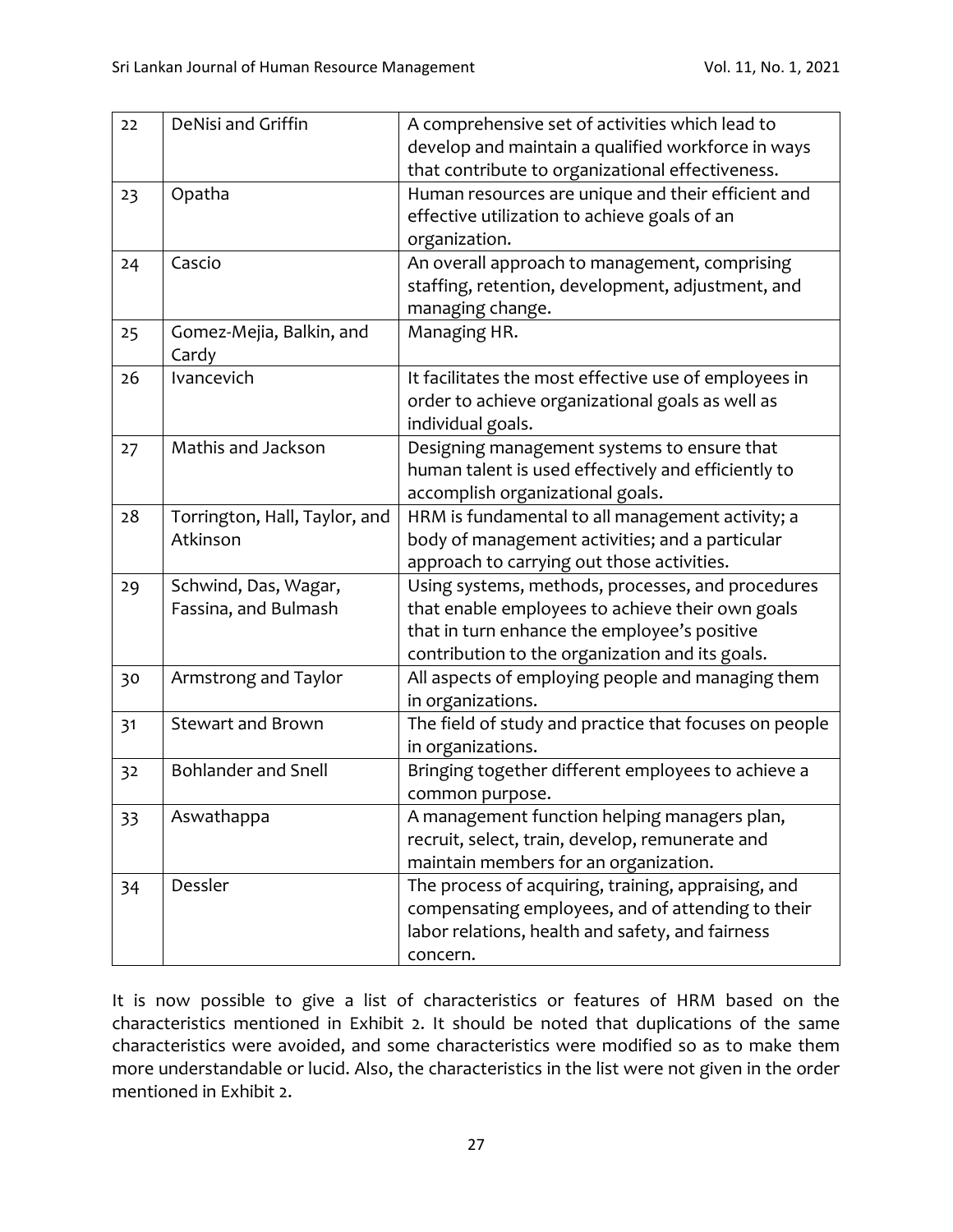- 1. HRM is a field of study. Hence it is an academic discipline.
- 2. HRM is a practice. It is an accepted way of application.
- 3. It occurs within an organization.
- 4. It focuses on managing people.
- 5. It deals with managing people at work or employees who make up an organization.
- 6. It includes a set of functions and activities (subfunctions under each function) to be performed in order to utilize human resources for the purpose of accomplishing goals or primary objectives of an organization.
- 7. It has functions which are to be performed to obtain, develop, reward, maintain, and retain unique employees.
- 8. It deals with efficient and effective utilization of human resources to ensure that organizational goals are achieved.
- 9. It is concerned with human relationships within an organization.
- 10. It has policies, procedures, practices and systems influencing employees.
- 11. It was traditionally termed as Personnel or Personnel Management.
- 12. It is an established management function or a field of Management or Business Administration.
- 13. It is the human side of Business Administration as it deals with all aspects of employees including psychological and social aspects too.
- 14. It brings together different employees to achieve a common purpose.
- 15. It generally attempts to serve for the organization where it is practiced, employees working for it, and society at large.
- 16. It is a dynamic discipline as it has to be adjusted owing to changes.
- 17. It is strategically oriented. It is a managerial driver of competitive advantage.
- 18. It exists in all organizations.
- 19. It affects attitudes, behaviours and performance of employees through human resources policies, practices, and systems.
- 20. It is fundamental to all management functions.

# **Revisiting the Definition of HRM by Opatha**

I presented a definition of Personnel Management in 1995 in the first Singhala medium comprehensive textbook titled SEWAMANDALA KALAMANAKARANAYA (Personnel Management), and later the same was published in the first Sri Lankan English medium comprehensive textbook of HRM written by me in 2009 with the title *Human Resource Management: Personnel*. As given in the two sources the definition is: *Human Resource Management is the efficient and effective utilization of human resources to achieve goals of an organization*. By taking each word of the definition, descriptions and explanations were given in the textbook. Accordingly, an organization is an economic and social entity composed of people who interact with each other for the purpose of achieving a common goal. "An organization" can be applicable to any type of organizations which are operating in the world. Goals refer to desired targets to be achieved in future and they may include increasing net assets of owners, enhancing employee development and satisfaction, maximizing customer satisfaction, achieving cooperative growth, increasing market share, fulfilling social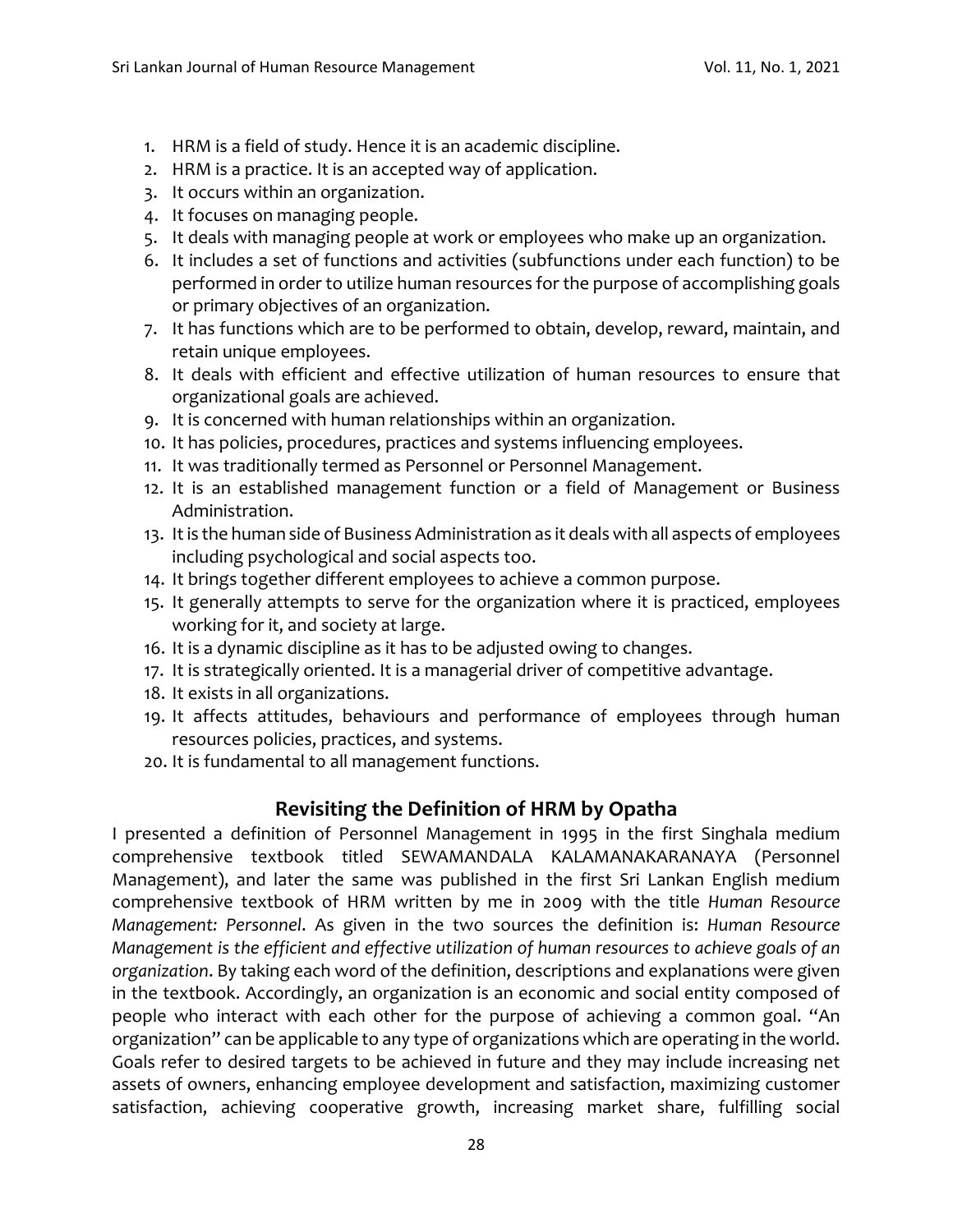responsibility, achieving financial stability, and increasing quality of the product. It was mentioned in the analysis of the definition (Opatha, 2009) that an organization may establish one or several or all of these goals or other ones not mentioned here. The word 'goals' can include any goal which is established by an organization. Hence all the possible goals are covered in the word 'goals' of the definition. They may be even sustainability, greening, relationship and satisfaction of suppliers, compliance with Government and related agencies' laws and regulations.

The term "Human Resources (HR)" of the definition refers to employees who work for the organization being concerned. Also, it was clearly mentioned that it is not an exaggeration that HR is the most significant resource compared with other resources such as financial, physical resources etc. Further it was explained that the overwhelming significance of HR is due to its unique characteristics which are (1) it is animate, active and living; (2) it has the ability to think, feel and react; (3) its value appreciates with the passage of time (because of experience, training etc.); (4) it has the ability to influence on determining its cost (pay); (5) it has the ability to organize (as unions, teams etc.); (6) its behaviour is complex and may be unpredictable; (7) it has the ability of creativity and innovation, which cannot be found in any other resources; and (8) it makes decisions in respect of all other resources. Today I argue that these unique characteristics are still accurate when employees in an organization are viewed generally.

An important point to mention here is that the above uniqueness is in general sense indeed. In special sense, all employees in an organization may not contribute to achieve its goals. It has been observed that some employees discouraged, or even sabotaged achieving organizational goals by disengaging in the job, disturbing productive employees to work, and engaging in counter-productive behaviours such as stealing, harassing co-employees, and making customers dissatisfied purposefully. It is true that employees are the people who establish organizational objectives, formulate plans and implement them. Also, it is true that those who are bad or corrupted employees do actions which are harmful to other employees and the organization. They are many examples in real business world that show collapses or declines of organizations owing to unethical, indisciplinary, and illegal actions of one or two or several employees. Thus, it is not accurate to write that all employees are productive and make the organization successful and more successful. As a matter of fact, some employees are more productive than others. Job performances of different employees are different. Indeed, an organization or its department may have an employee who is very outstanding in terms of productivity and hence is unparalleled. I argue that the term "Human Resources" includes employees who are right or appropriate in terms of attitudes, their competencies, their behaviours, and their final results produced.

Efficient utilization of HR, as mentioned in the original definition analysis, refers to optimum use of employees by eradicating (or minimizing) wastage. I understand still this meaning is valid. It is essential to utilize employees of the organization so that their knowledge and skills, efforts, time etc. do not get wasted.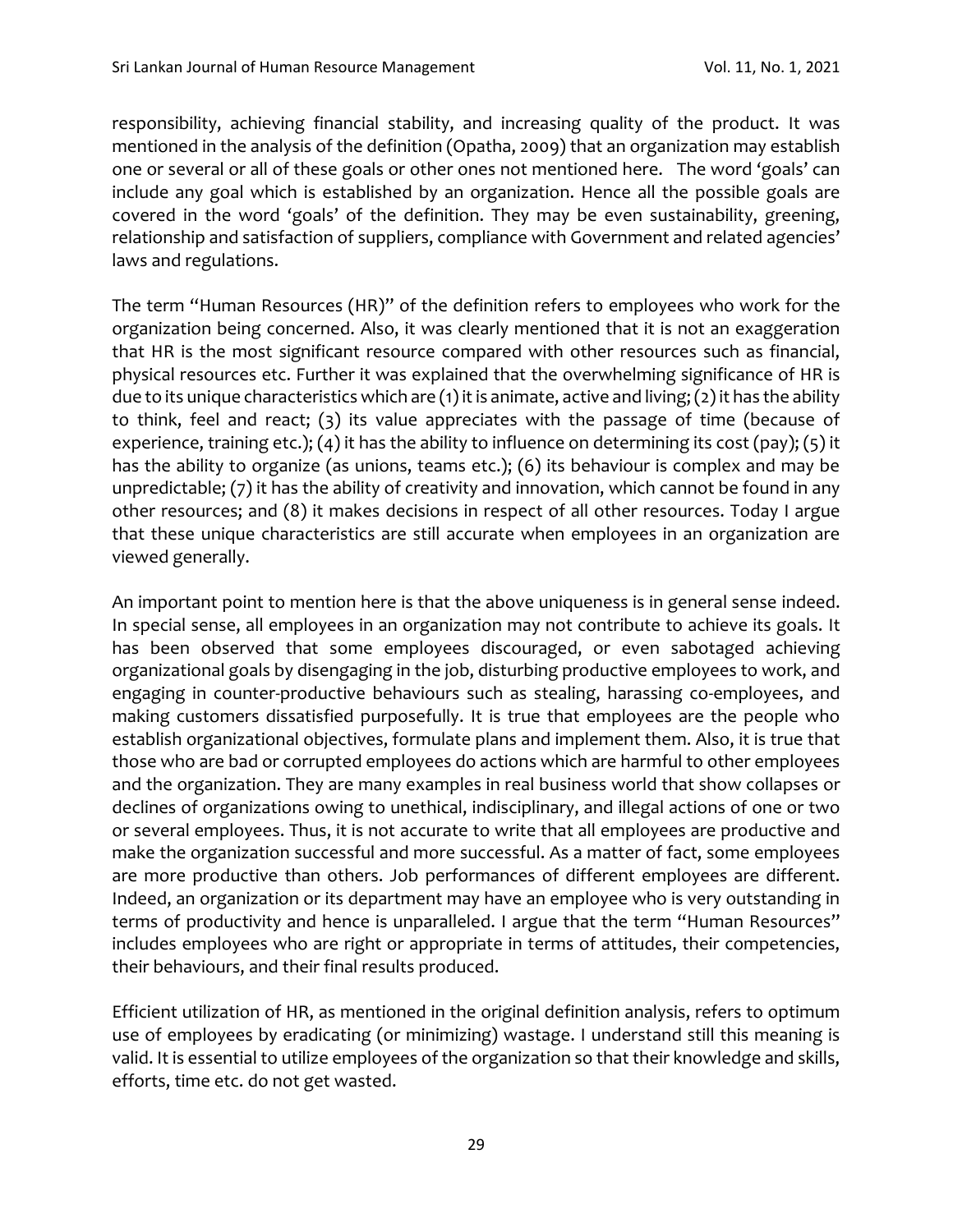Effective utilization of HR, as mentioned in the original definition analysis (Opatha, 2009), means use of HR for organizational effectiveness, which is the extent to which goals of the organization have been realized. Today too I confirm and emphasize that every employee of the organization is to be utilized in order to achieve a certain organizational goal or relevant organizational goals.

Thus, my current revisit to the definition given by me in the past enables me to assert that it can be considered as a definition of HRM which is valid at the present time too, and even in the future. It is simple, clear, and useful for studies.

# **An Inclusive Definition of HRM**

In this basic research paper, I intended to formulate and introduce an inclusive definition of HRM. One may question about the need of presenting such an inclusive definition in the context that my definition given in 2009 is still valid and applicable. Yes, I reiterate so. However, there is a possibility of criticizing the definition in the way that it does not incorporate contemporary or recent developments such as stakeholder perspective and sustainable perspective. Further, one might criticize that the definition is not comprehensive as it does not include strategic perspective which is an established perspective in the modern literature of HRM.

Textbook writers (I did not use research articles as this research paper is predominantly based on established and recognized textbooks available to me) namely Kleiman (2000, the first edition), Mello (2002), Anthony, Kacmar, and Perrewe (2006), Stewart and Brown (2009, their first edition) discussed strategic perspective of HRM. The strategic perspective mainly focuses on (1) utilizing human resources and HRM as a source of sustainable competitive advantage (Kleiman, 2000; Mello, 2002); (2) HRM is integrated with the strategy and strategic needs of the organization such as vision, mission, and goals (Anthony et al, 2006); (3) HRM policies and functions cohere within themselves and with other functional fields of the organization (Mello, 2002; Opatha, 2009); and (4) HRM strategies are aligned with competitive business strategies (Stewart and Brown, 2009). I argue that the strategic perspective results in certain HRM outcomes such as HRM-based competitive advantage, integration, alignment, and coherence.

Jackson and Schuler (2003) present a perspective or an approach called strategic partnerships which mean satisfying multiple stakeholders. According to them, stakeholders are individuals or groups that have interests, rights, or ownership in an organization and its activities. Indeed, HRM is primarily for benefit of the employees of the organization (a key category of stakeholders) and for the benefit of the organization's owners (a key category of stakeholders). However, HRM is supposed to serve or contribute to meet expectations of customers, suppliers, and other organizations such as unions and government agencies.

A recent developed perspective to HRM is the sustainable perspective. Though there are very few research articles about Sustainable HRM (Kramar, 2013) and almost no specialized or exclusive textbooks on Sustainable HRM locally and globally are available (at the time of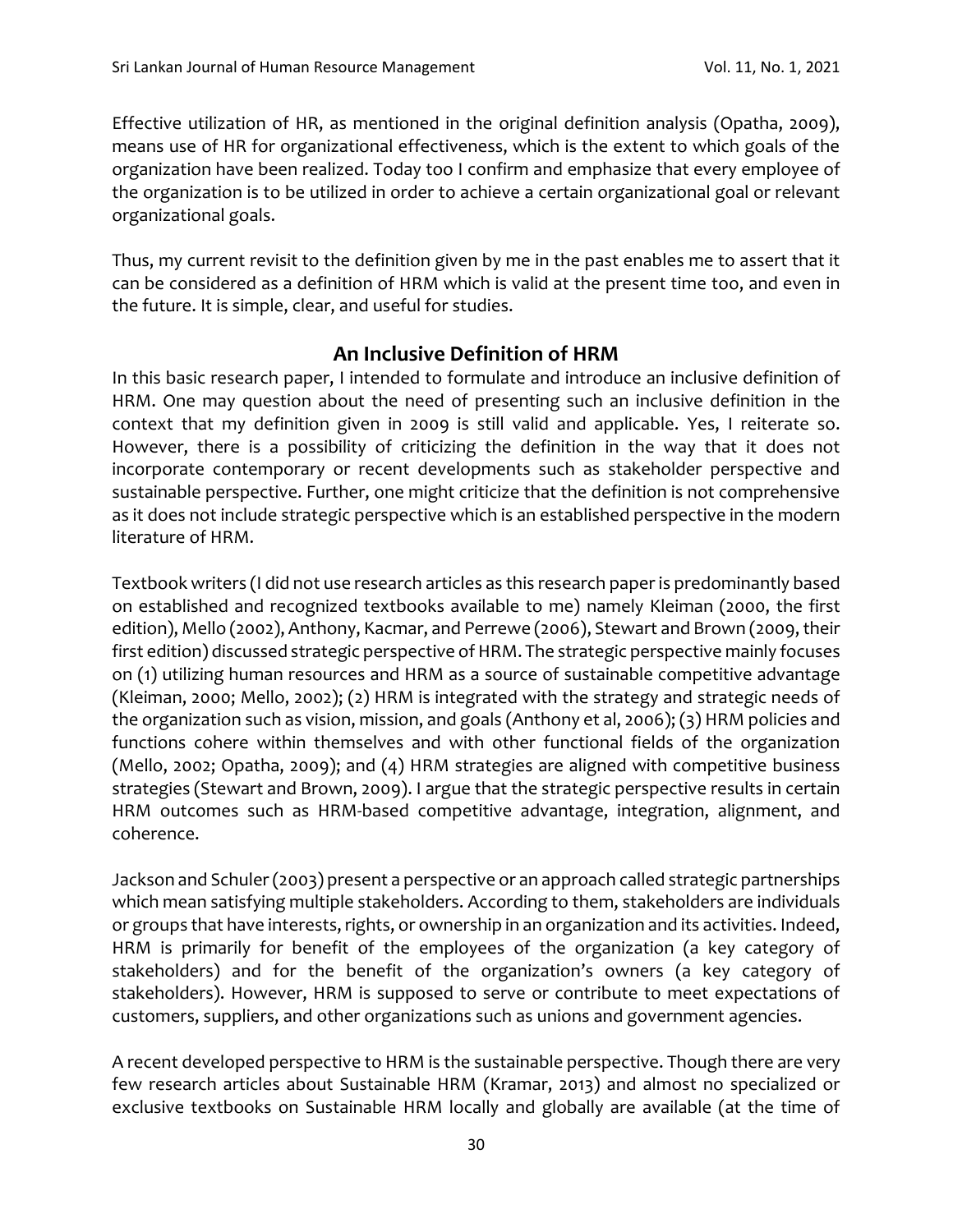writing this paper) except the one titled Sustainable HRM written by me. Humbly I record here that it was possible for me to write a textbook by using sustainability perspective in 2019. One major dimension of sustainable HRM is Green HRM which is concerned with planet-related matters such as green roles of employee, green oriented HRM functions, green attitude, green behaviour, green performance of job etc (Opatha, 2013; Opatha and Arulrajah, 2014; Opatha, 2019<sup>3</sup>). Sustainable perspective focuses on economic, social, and environmental performance of the organization. Sustainable future of an organization needs to be economically viable, environmentally sound, and socially equitable. An imperative in sustainable perspective is that HRM transforms directly normal employees and then indirectly other parties such as owners and suppliers into green ones so that they give their maximum possible contributions to the nature or the natural environmental sustainability. I argue that the sustainable perspective results in certain HRM outcomes such as greening and ethicality.

HRM functions such as job design, job analysis, human resource planning, recruitment, selection, hiring, induction, training & development, performance evaluation, career management, pay management, incentives management, welfare management, employee movements, health and safety, discipline management, grievance management, and labour relations are indispensable for achieving HRM outcomes, and then organizational outcomes. Strategic, stakeholder, and sustainable perspectives are to be incorporated or embedded through the HRM functions. By considering what has been mentioned above, it is possible to give an inclusive definition of HRM and it is as follows:

*Basically, HRM is the adoption of certain functions and activities for utilizing employees efficiently and effectively in an organization to achieve its goals which include satisfying the key stakeholders to the possible extent and contributing positively to the natural environment. It involves formulation, implementation, and on-going maintenance of strategies, policies, procedures, rules, practices and systems of managing employees strategically, participatorily, and sustainably.* 

It is not possible to formulate a definition that includes all the essential features which can be found in the existing body of knowledge of HRM. However, I believe that the above definition is relatively an inclusive one, at least in the sense that it covers strategic perspective, partnership perspective, and sustainable perspective to managing employees.

## **Concluding Remarks**

Being innovative in research methodology I decided to use this research paper predominantly based on the writings made by authors of standard and recognized textbooks which were available to me and were written in English medium. There were three research objectives to be achieved. The first one was: "To present definitions of HRM given by various appropriately qualified authors and make a brief descriptive analysis about the definitions". 25 definitions directly given by the relevant authors of 25 textbooks which were readily and physically available to me were presented. Implied definitions from the writings made by the relevant authors of 9 textbooks were also presented. It was found that most of the definitions studied possess some similarity. Another finding is that there are no considerable contradictory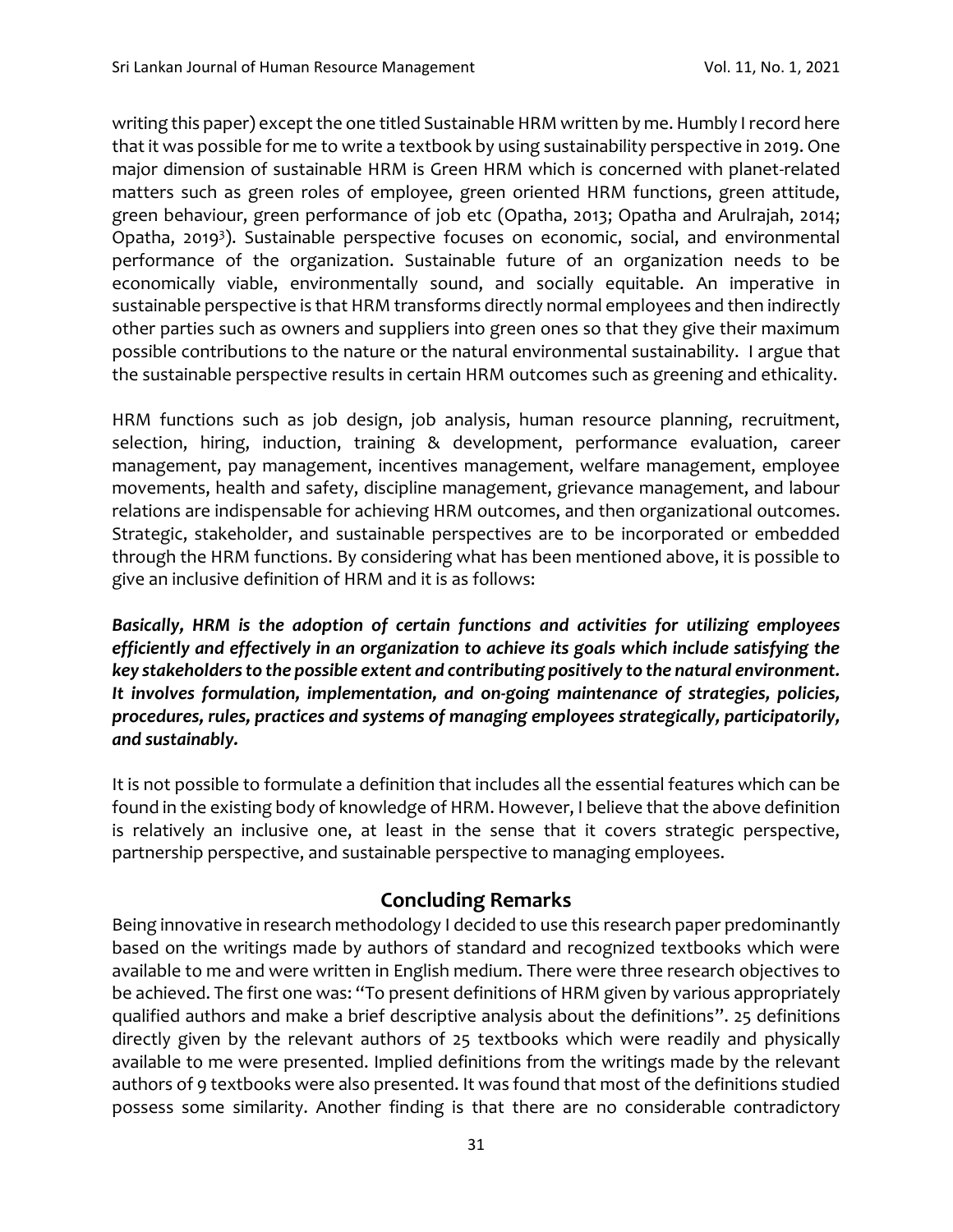differences existing in the meanings of all the definitions. These findings give a conclusion that the nature of the subject HRM is not controversial but is of a generally accepted position. Further, the descriptive analysis of the content of the definitions yielded 20 characteristics or features of HRM.

The second research objective of this paper was: "To revisit and review the definition of HRM developed by me in 2009". My revisit to the definition given by me in the past resulted in an assertion that the definition is valid at the present time, and even in the future. Also, it was found that it is simple, clear, and useful for studies.

The third research objective was: "To introduce a definition of HRM which is inclusive". In view of a possibility of criticizing the definition of HRM in the way that it does not incorporate gradual developments such as strategic perspective, stakeholder perspective, and sustainable perspective, and therefore it is not comprehensive, an inclusive definition of HRM was formulated and suggested. The formulated definition in this theoretical research paper becomes inclusive relatively as it considers strategic perspective, partnership perspective, and most importantly sustainable perspective. The definitions presented in a single paper, the descriptive analysis of the definitions and resultant 20 characteristics of HRM, and the inclusive definition of HRM hopefully lead significantly to the enhancement of the existing body of knowledge of HRM, locally and globally as well.

#### **References**

- Anthony, W.P., Kacmar, K.M., and Perrewe, P.L. (2006), *Human Resource Management: A Strategic Approach*, Mason: Cengage Learning.
- Armstrong, M. and Taylor, S. (2014), *Armstrong's Handbook of Human Resource Management*, London: Kogan Page.
- Aswathappa, K. (2017), *Human Resource Management*, 8th ed, Chennai: McGraw Hill Education (India) Private Limited.
- Beach, D.S. (1985), *Personnel: The Management of People At Work*, 5th ed, New York: Macmillan Publishing Company.
- Beardwell, J. and Claydon, T. (2007), *Human Resource Management: A Contemporary Approach*, London: Prentice Hall.
- Bernardin, H.J. and Russell, J.E.A. (1993), *Human Resource Management: An Experiential Approach*, New York: McGraw-Hill, Inc.
- Bohlander, G. and Snell, S. (2017), *Principles of Human Resource Management*, Mason: Cengage Learning.
- Bratton, J and Gold, J. (1994), *Human Resource Management: Theory and Practice*, London: Macmillan.
- Byars, L.L. and Rue, L.W. (2008), *Human Resource Management*, Boston: McGraw-Hill Irwin.
- Casio, W.F. (2010), *Managing Human Resources: Productivity, Quality of Work Life, Profits*, 8 th ed, Boston: McGraw-Hill Irwin.
- Chruden, H.J. and Sherman, A.W. (1980), *Personnel Management: The Utilization of Human Resources*, 6th ed, Cincinnati, Ohio: South-Western Publishing Co.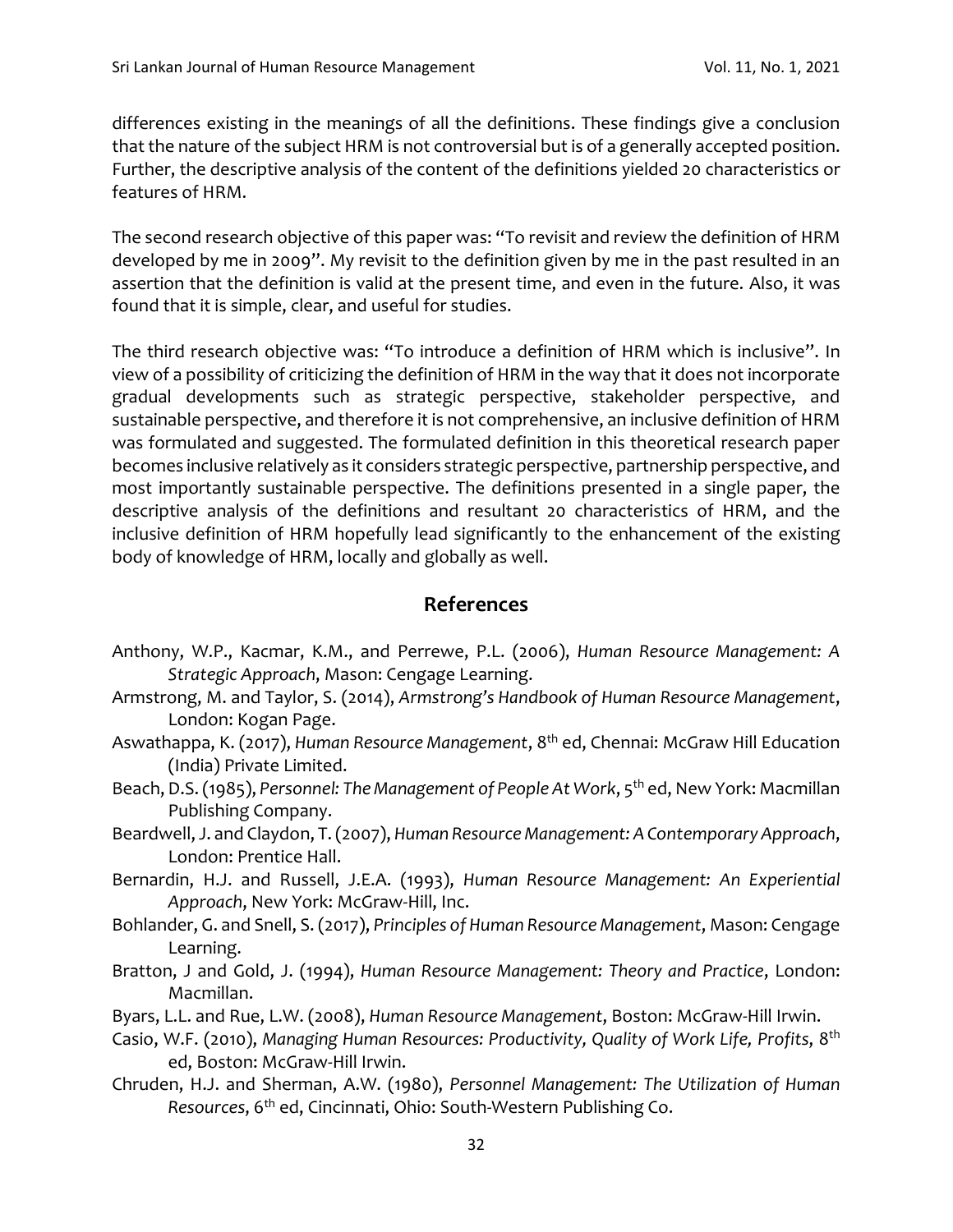- Davis, D. and Cosenza, R.M. (1985), *Business Research For Decision Making*, Boston: PWS-KENT PUBLISHING COMPANY.
- DeNisi, A.S. and Griffin, R.W. (2008), *Human Resource Management*, Mason: South-Western CENGAGE Learning.
- Dessler, G. (2017), *Human Resource Management*, 15th ed, Boston: Pearson.
- Dessler, G. and Varkkey, B. (2018), *Human Resource Management*, 15th ed, Boston: Pearson.
- Flowerdew, J. (1992), "Definitions in Science Lectures", *Applied Linguistics*, Vol. 13, No. 2, pp 202-221.
- Fisher, C.D., Schoenfeldt, L.F., Shaw, J.B. (2006), *Human Resource Management*, 6th ed, Boston: Houghton Mifflin Company.
- French, W.L. (1978), *The Personnel Management Process*, 4<sup>th</sup> ed, Dallas: Houghton Mifflin Company.
- Glueck, W.F. (1979), *Foundations of Personnel*, Texas: Business Publications Inc.
- Gomez-Mejia, L.R., Balkin, D.B., and Cardy, R.L. (2010), *Managing Human Resources*, Boston: Prentice Hall.
- Graham, H.T and Bennett, R. (1992) *Human Resources Management*, 7<sup>th</sup> ed, London: Pitman Publishing.
- Harris, M. (1997), *Human Resource Management: A Practical Approach*, Fort Worth: The Dryden Press, Harcourt Brace College Publishers.
- Heneman III, H.G., Schwab, D.P., Fossum, J.A., and Dyer, L.D. (1989), *Personnel/Human Resource Management*, New York: Richard D. Irwin, Inc.
- Ivancevich, J.M. (2010), *Human Resource Management*, Boston: McGraw-Hill Irwin.
- Jackson, S. E. and Schuler, R. (2003), *Managing Human Resources Through Strategic Partnership*, 8th edi, Ohio: Thomson, South-Western.
- Jaroongkhongdach, W. (2014), Definitions in applied linguistics research, *Proceedings of the International Conference*: DRAL 2/ILA, King Mongkut's University of Technology Thonburi.
- Kleiman, L.S. (2000), *Human Resource Management: A Managerial Tool for Competitive Advantage*, 3rd ed, Cincinnati, Ohio: Atomic Dog Publishing.
- Kleiman, L.S. (2004), *Human Resource Management: A Managerial Tool for Competitive Advantage*, 3rd ed, Cincinnati, Ohio: Atomic Dog Publishing.
- Kramar, R. (2013), *Beyond strategic human resource management: is sustainable human resource management the next approach?*, The International Journal of Human Resource Management, 25:8, pp.1069-1089.
- Mamoria, C.B. (1996), *Personnel Management*: Bombay: Himalaya Publishing House.
- Mathis, R.L. and Jackson, T.H. (2011), *Human Resource Management*, 13th ed, Mason, OH: SOUTH-WESTERN CENGAGE Learning.
- Mello, J.A. (2002), *Strategic Human Resource Management*, Ohio: South-Western College Publishing.
- Mondy, R.W., Noe, R.M., and Premeaux, S.R. (1999), *Human Resource Management*, NJ: Prentice Hall.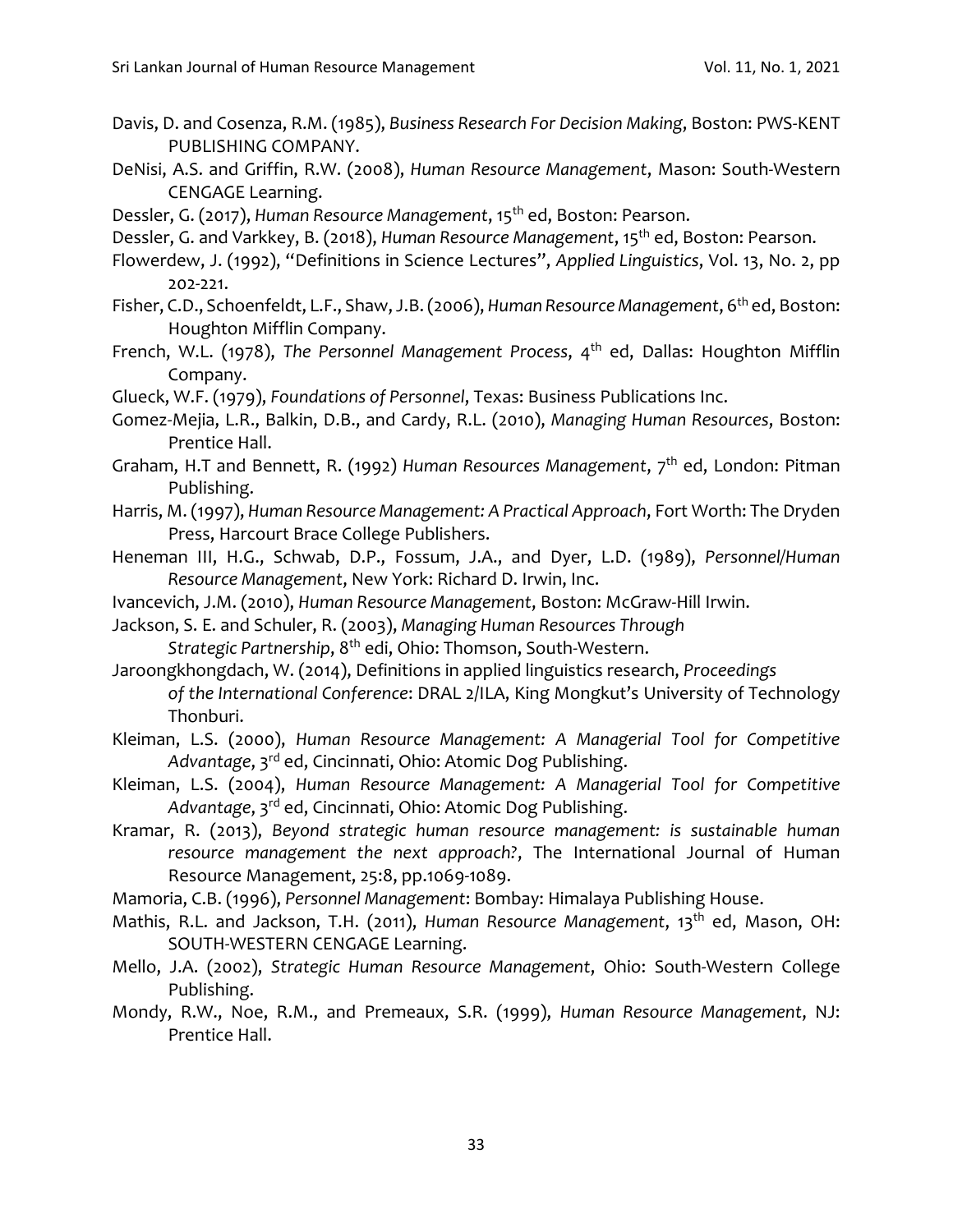- Nazario-Romero, M. (2016), Definitions and Types of Research Articles, The Veteran Spouse Network, 21 [https://www.texvet.org/sites/default/files/VSN\\_White\\_Paper\\_Types\\_Research\\_%20Ar](https://www.texvet.org/sites/default/files/VSN_White_Paper_Types_Research_%20Articles.pdf) [ticles.pdf](https://www.texvet.org/sites/default/files/VSN_White_Paper_Types_Research_%20Articles.pdf)
- Noe, R.A., Hollenbeck, J.R., Gerhart, B., and Wright, P.M. (2007), *Human Resource Management*, New Delhi: Tata McGraw-Hill Publishing Company (Indian Print).
- Opatha, H.H.D.N.P. (1995), *Sewamandala Kalamanakaranaya (Personnel Management)*, Colombo: Author Publication.
- Opatha, H.H.D.N.P. (2009), *Human Resource Management: Personnel*, Colombo: Department of HRM, University of Sri Jayewardenepura.
- Opatha, H.H.D.N.P. (2013), Green Human Resource Management: A Simplified Introduction, *HR Dialogue*, Department of HRM, Faculty of Management Studies and Commerce, University of Sri Jayewardenepura, pp. 22-41.
- Opatha, H.H.D.N.P. (2015), *Organizational Behaviour: The Human Side of Work*, Colombo: Department of HRM, University of Sri Jayewardenepura.
- Opatha, H.H.D.N.P. (2019<sup>1</sup>), A Study of Bachelor's Degrees in Human Resource Management in Three Sri Lankan Leading State Universities, *Universal Journal of Educational Research*, Vol. 7, No.11, pp. 2361-2371.
- Opatha, H.H.D.N.P. (2019<sup>2</sup>), The Case for Teaching Human Resource Management in Management Education: 13 Common Reasons, *Sri Lankan Journal of Human Resource Management*, Vol. 9, No.2, pp. 15-38.
- Opatha, H.H.D.N.P. (2019<sup>3</sup>), Sustainable Human Resource Management: Expanding Horizons of *HRM*, Colombo: Department of HRM, University of Sri Jayewardenepura.
- Opatha, H.H.D.N.P. (2020), Influence of Lecturers' Competence on Students' Satisfaction of Lecturing: Evidence for Mediating Role of Lecturing Behaviour, *Universal Journal of Educational Research*, Vol. 8, No.4, pp. 1167-1179.
- Opatha, H.H.D.N.P. (2021), Teaching Ethics in Human Resource Management Education: A Study in Sri Lanka, *Prabandhan: Indian Journal of Management*, Vol. 14, No.1, pp. 8-24.
- Opatha, H.H.D.N.P. and Arulrajah, A.A. (2014), Green Human Resource Management: Simplified General Reflections, *International Business Research*, Vol. 7, No. 8, pp. 101-112.
- Pattanayak, B. (2003), *Human Resource Management*, New Delhi: Prentice Hall of India.
- Schuler, R.S. and Youngblood, B.S.A. (1986), *Effective Personnel Management*, New York: West Publishing Company.
- Schwind, H, Das, H., Wagar, T., Fassina, N., and Bulmash, J. (2013), Canadian Human Resource Management, Toronto: McGraw-Hill Ryerson.
- Singh, B.P., Chhabra,T.N., and Taneja, P.L., (1995), *Personnel Management and Industrial Relations*, Delhi: Dhanpat Rai & Sons.
- Stewart, G.L. and Brown, K.G. (2009), *Human Resource Management: Linking Strategy to Practice*, Hoboken, NJ: John Wiley & Sons, Inc.
- Stewart, G.L. and Brown, K.G. (2014), *Human Resource Management: Linking Strategy to Practice*, 3rd ed, Hoboken, NJ: John Wiley & Sons, Inc.
- Stone, T.H. and Meltz, N.M. (1983), *Personnel Management in Canada,* Toronto: Hott of Canada Ltd.